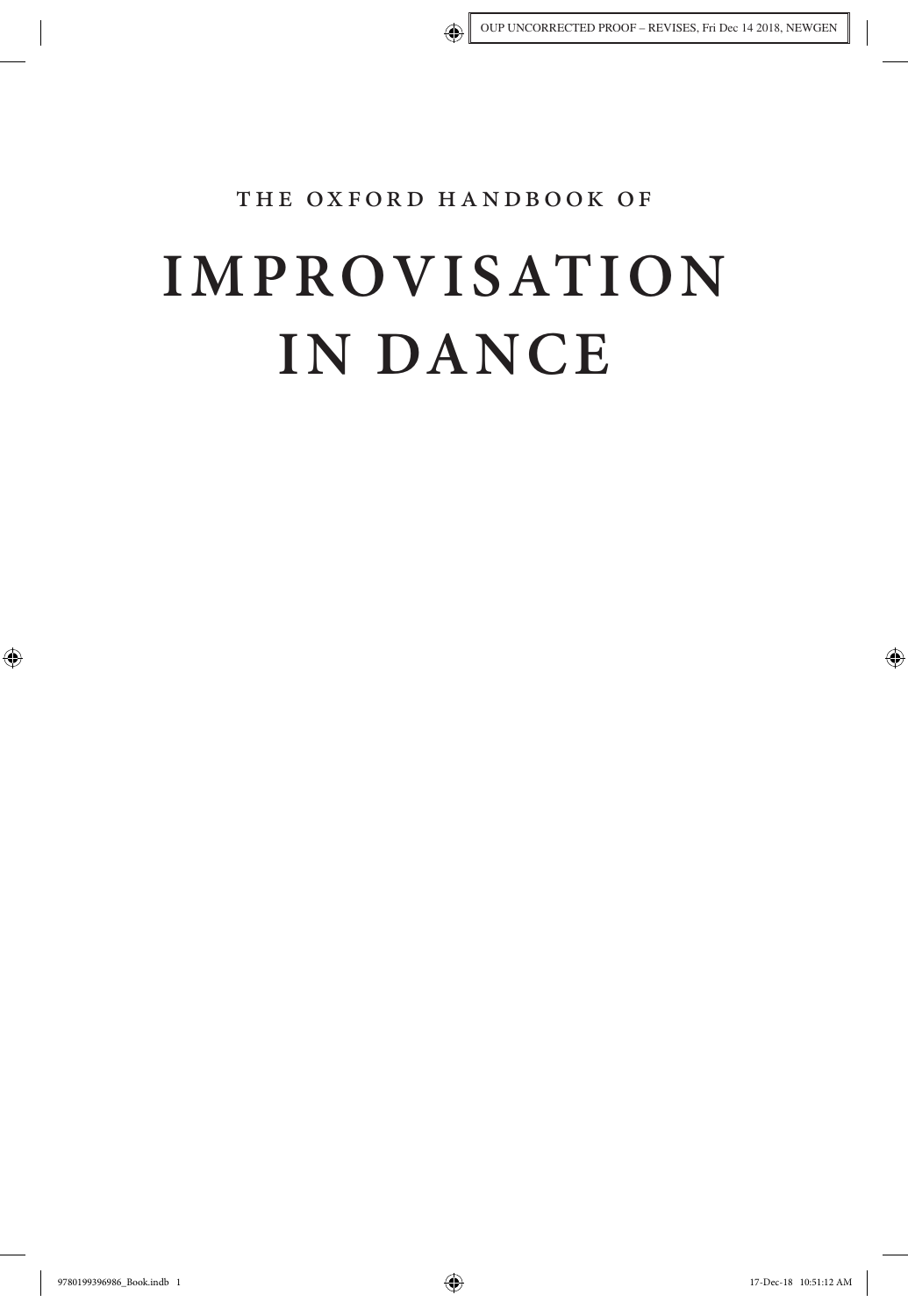$\bigoplus$ 

 $\bigoplus$ 

 $\overline{\phantom{a}}$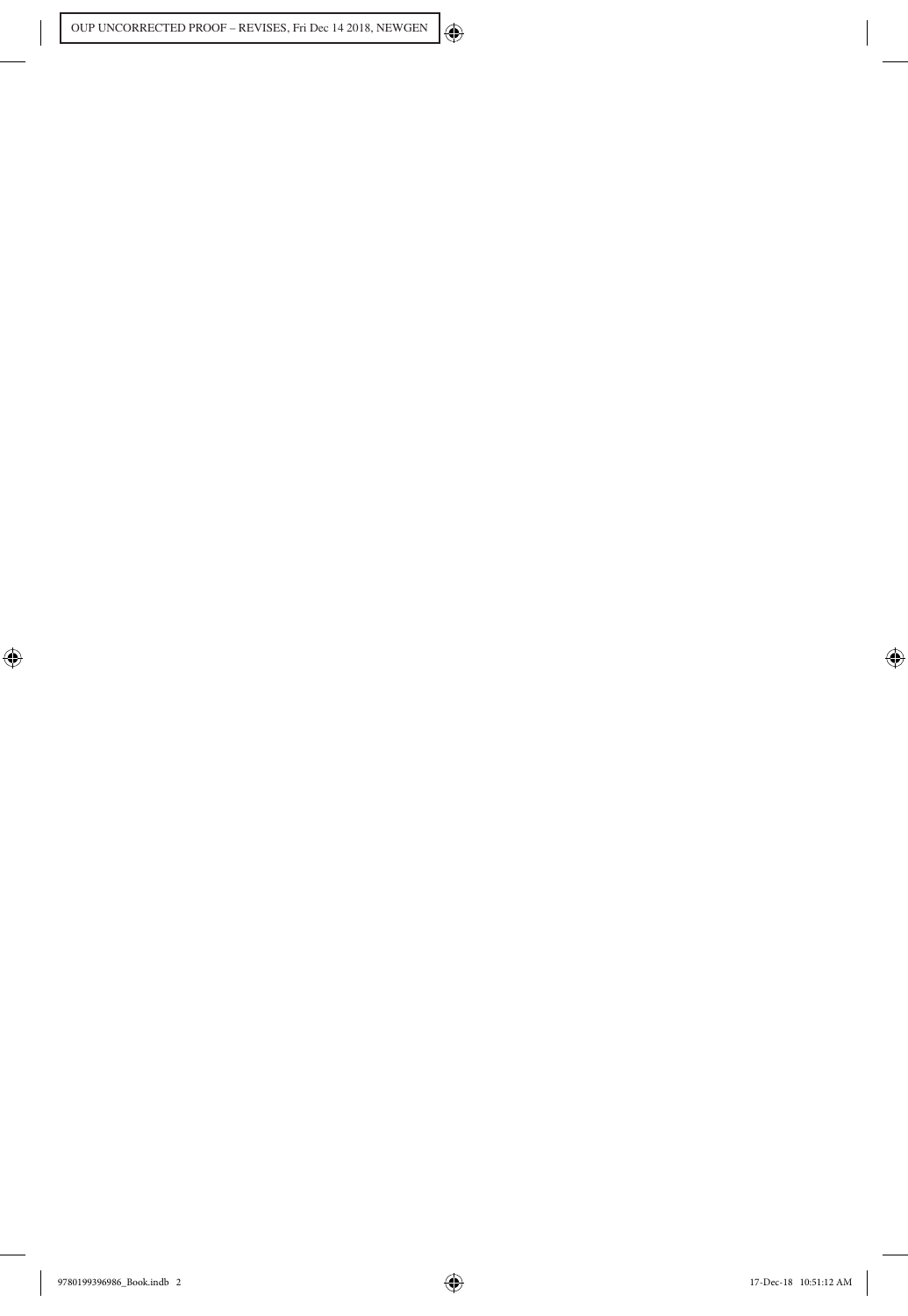# THE OXFORD HANDBOOK OF

◈

# **IMPROVISATION IN DANCE**

*Edited by*  VIDA L. MIDGELOW



⊕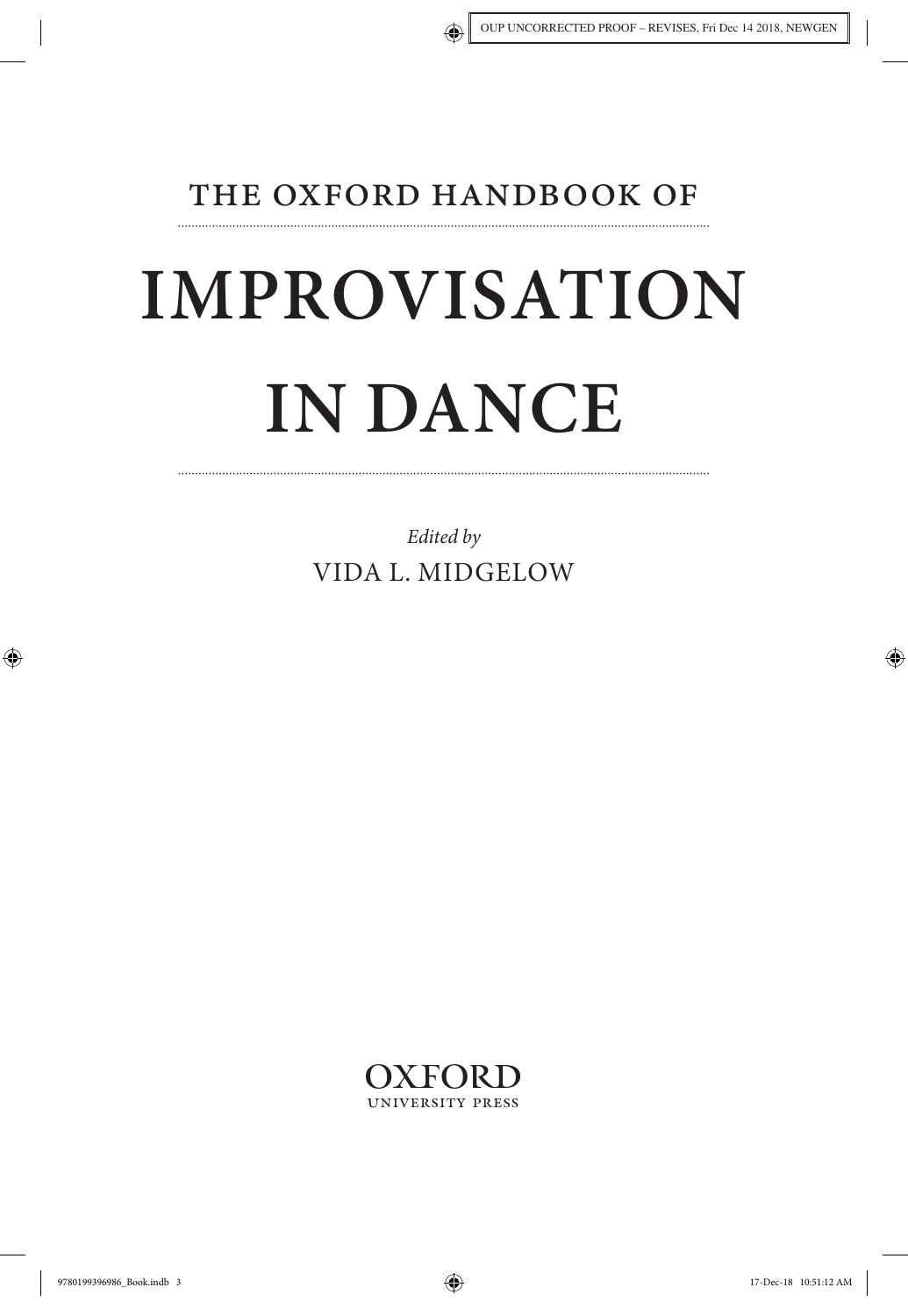

♠

Oxford University Press is a department of the University of Oxford. It furthers the University's objective of excellence in research, scholarship, and education by publishing worldwide. Oxford is a registered trade mark of Oxford University Press in the UK and certain other countries.

Published in the United States of America by Oxford University Press 198 Madison Avenue, New York, NY 10016, United States of America.

#### © Oxford University Press 2019

All rights reserved. No part of this publication may be reproduced, stored in a retrieval system, or transmitted, in any form or by any means, without the prior permission in writing of Oxford University Press, or as expressly permitted by law, by license, or under terms agreed with the appropriate reproduction rights organization. Inquiries concerning reproduction outside the scope of the above should be sent to the Rights Department, Oxford University Press, at the address above.

> You must not circulate this work in any other form and you must impose this same condition on any acquirer.

> > CIP data is on file at the Library of Congress ISBN 978–0–19–939698–6

> > > 1 3 5 7 9 8 6 4 2

Printed by Sheridan Books, Inc., United States of America

⊕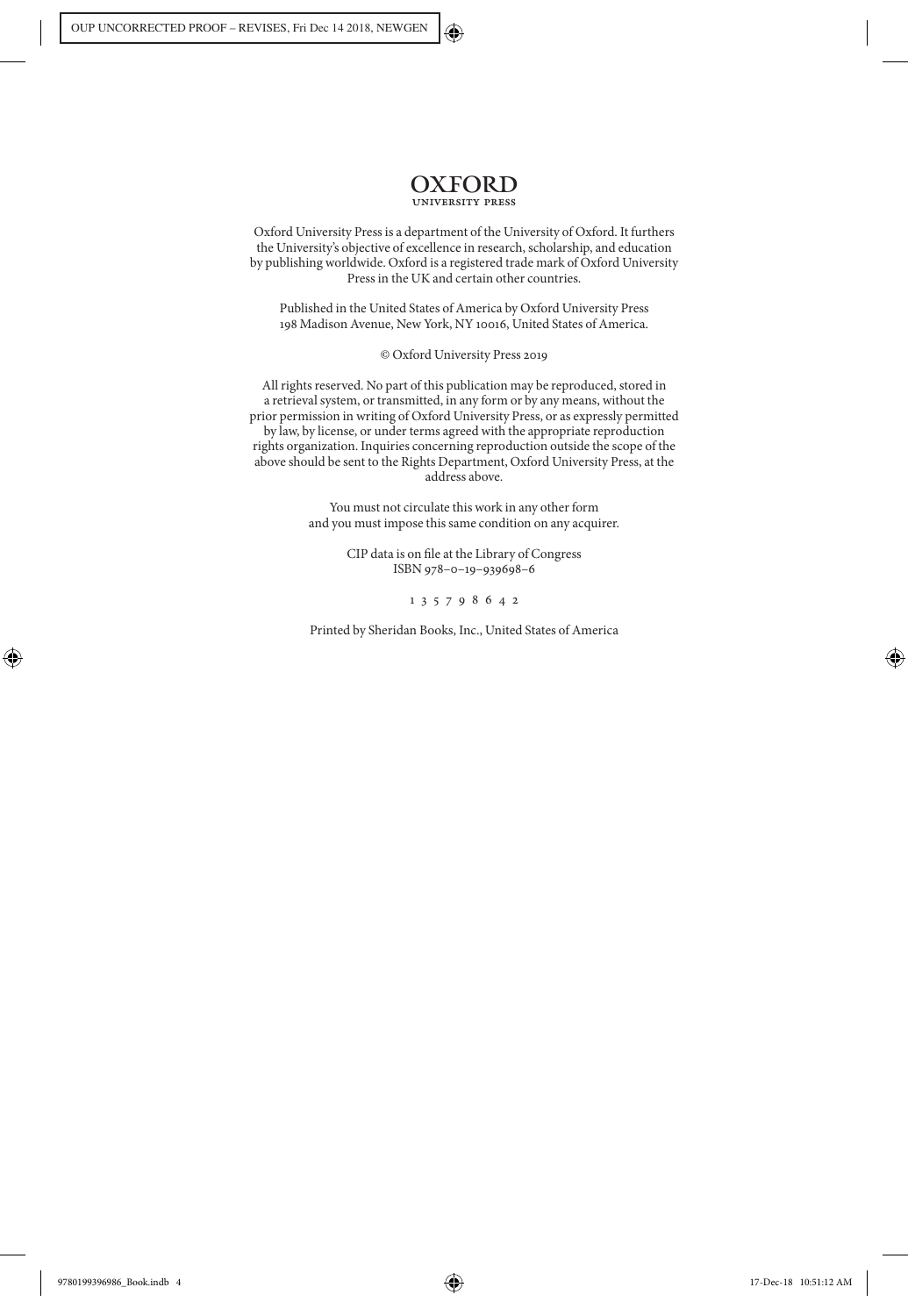#### OUP UNCORRECTED PROOF – REVISES, Fri Dec 14 2018, NEWGEN

 $\overline{\phantom{a}}$ 

 $\bigoplus$ 

# CONTENTS

 $\bigoplus$ 

| Acknowledgements<br>List of Contributors                                                                    | хi<br>xiii   |
|-------------------------------------------------------------------------------------------------------------|--------------|
| Introduction—Improvising Dance: A Way of Going about Things<br><b>VIDA L. MIDGELOW</b>                      | $\mathbf{1}$ |
| PART I LIFE WORLDS AND ETHICS                                                                               |              |
| 1. Life Practices<br><b>ANN COOPER ALBRIGHT</b>                                                             | 25           |
| 2. Ethico-aesthetic Practice of Improvising: Relations through Motion<br><b>FIONA BANNON</b>                | 37           |
| 3. Improvisation in Dance and the Movement of Everyday Life<br>LIBBY WORTH                                  | 53           |
| 4. A Philosophy of the Improvisational Body<br><b>SONDRA FRALEIGH</b>                                       | 65           |
| 5. Chance Encounters, Nietzschean Philosophy, and the Question<br>of Improvisation<br>PHILIPA ROTHFIELD     | 89           |
| 6. Moving In Medias Res: Towards a Phenomenological Hermeneutics<br>of Dance Improvisation<br>NIGEL STEWART | 103          |
| PART II ATTUNEMENT AND PERCEPTION                                                                           |              |
| 7. I Notice That I'm Noticing<br><b>SALLY DOUGHTY</b>                                                       | 119          |
| 8. Embodied Consciousness<br><b>NALINA WAIT</b>                                                             | 135          |

 $\bigoplus$ 

 $\overline{\phantom{a}}$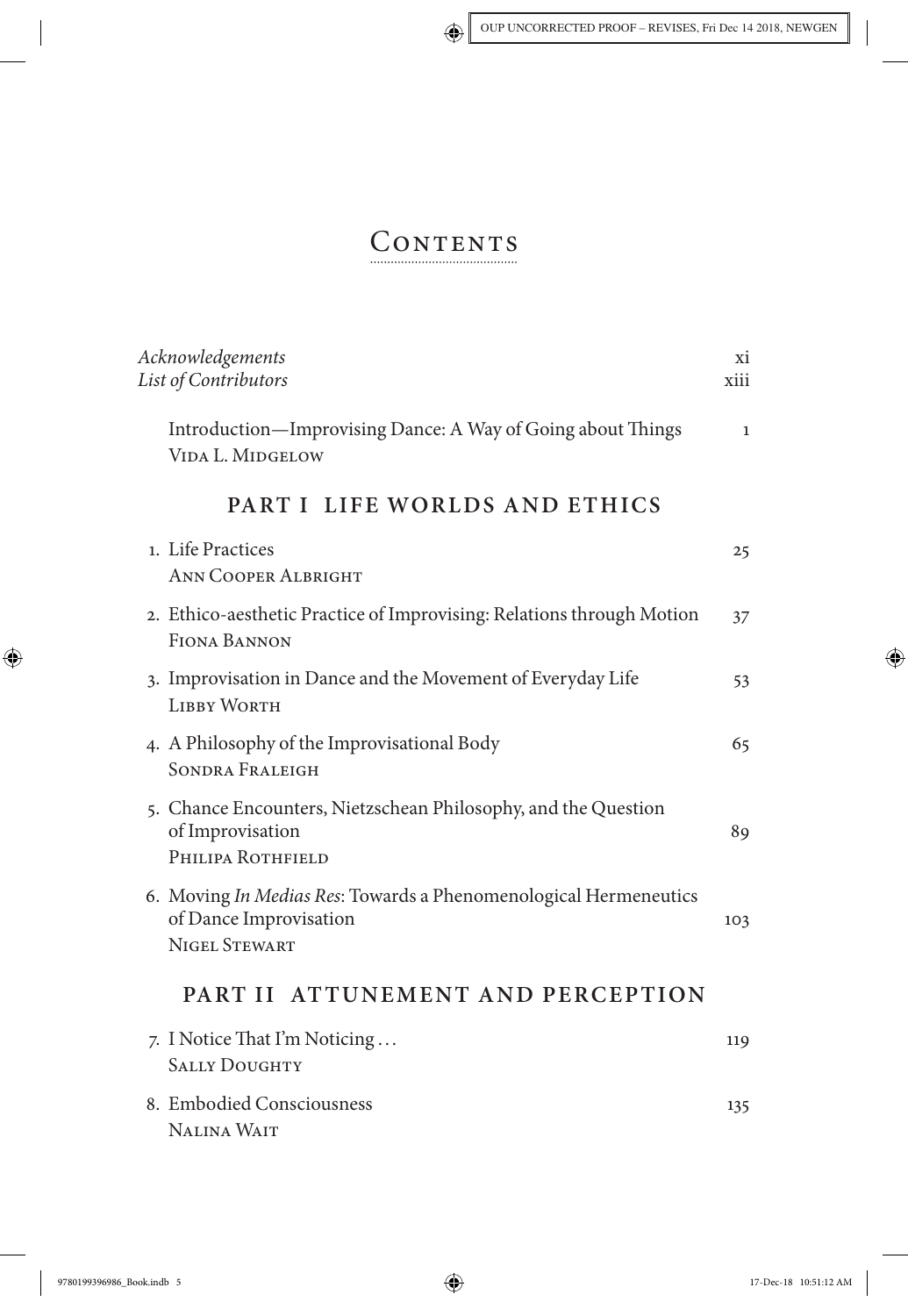#### vi CONTENTS

| 9. 'Mass May Be the Single Most Important Sensation': Perceptual<br>Philosophies in Dance Improvisation<br>MALAIKA SARCO-THOMAS | 151 |
|---------------------------------------------------------------------------------------------------------------------------------|-----|
| 10. Rethinking Improvisation from a Daoist Perspective of Qi-Energy<br><b>I-YING WU</b>                                         | 171 |
| 11. Exploring Uncertainties of Language in Dance Improvisation<br>LOUISE McDOWALL                                               | 185 |
| PART III HABIT, FREEDOM, AND RESISTANCE                                                                                         |     |
| 12. Improvisation and Habit<br><b>GARY PETERS</b>                                                                               | 209 |
| 13. Unpredictable Manoeuvres: Eva Karczag's Improvised Strategies for<br>Thwarting Institutional Agendas<br><b>DORAN GEORGE</b> | 223 |
| 14. Movements of Freedom: Performing Popular Liberty in<br>the Early Cancan<br><b>CLARE PARFITT</b>                             | 243 |
| 15. Valorizing Uncertainty: Chance, Totalitarianism, and Soviet Ballet<br><b>JANICE ROSS</b>                                    | 259 |
| 16. The Emancipation of Improvisation<br><b>LARRY LAVENDER</b>                                                                  | 275 |
| PART IV MEMORY AND TRANSMISSION                                                                                                 |     |
| 17. Improvisation in Argentinean Tango: On Playing with<br><b>Body Memories</b><br><b>SUSANNE RAVN</b>                          | 297 |
| 18. Dancing Life<br>NORAH ZUNIGA SHAW                                                                                           | 311 |
| 19. Dancing Keystrokes, Excavating Memory<br>ROBERT BINGHAM AND STEPHANIE HANNA                                                 | 331 |
| 20. Improvisational Practices in Jazz Dance Battles<br><b>JANE CARR AND IRVEN LEWIS</b>                                         | 351 |

 $\bigoplus$ 

 $\bigoplus$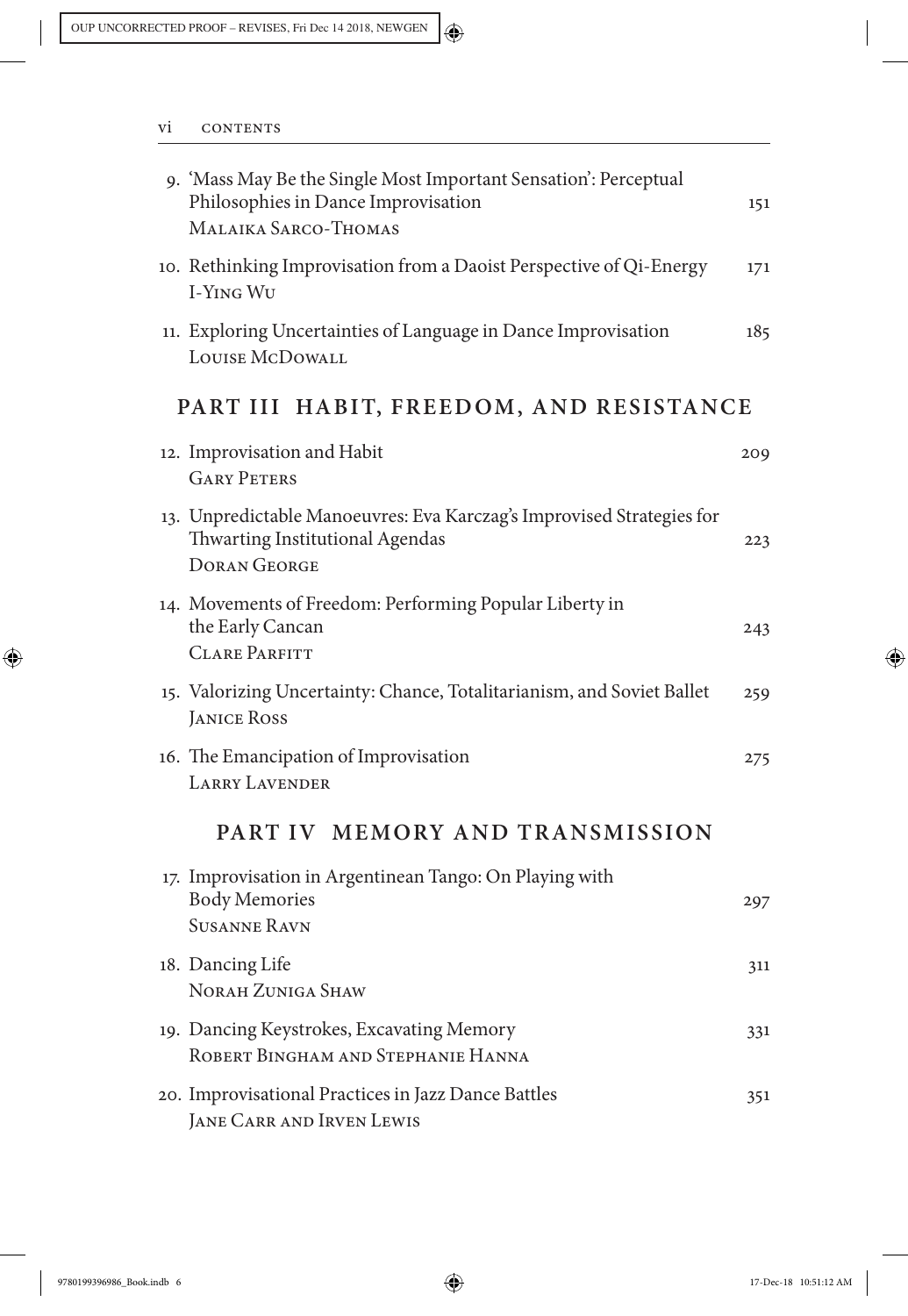$\overline{\phantom{a}}$ 

 $\bigoplus$ 

| <b>CONTENTS</b>                                                                                                           | vii |
|---------------------------------------------------------------------------------------------------------------------------|-----|
| 21. Ten Days in Tarbena: An Evolutionary Approach to Moving through<br>Silence and Sound to Speech<br><b>ROBERT VESTY</b> | 367 |
| 22. Intention and Surrender<br><b>STEPHANIE SKURA</b>                                                                     | 383 |
| PART V AGENCY AND TRANSFORMATION                                                                                          |     |
| 23. Transcending Boundaries: Improvisation and Disability in Dance<br><b>SARAH WHATLEY</b>                                | 407 |
| 24. Artful Humanizing Conversations: Improvisation in Early Years<br>Dance<br><b>KERRY CHAPPELL AND LIZZIE SWINFORD</b>   | 425 |
| 25. Instinctive Connections: Improvisation as a Research Methodology<br>in Health and Care Settings<br><b>LISA DOWLER</b> | 445 |
| 26. Somatic Sensing and Creaturely Knowing in the University<br><b>Improvisation Class</b><br>ALISON (ALI) EAST           | 463 |
| 27. Improvising Happiness: Belly Dance's Evolution through<br>Improvisation<br>BARBARA SELLERS-YOUNG                      | 479 |
| PART VI INTERCONNECTIVITY, EMERGENCE,<br><b>AND TECHNOLOGIES</b>                                                          |     |
| 28. Dancing the Interface: Improvisation in Zones of Virtual Exchange<br>THOMAS F. DEFRANTZ                               | 497 |
| 29. Programmed Improvisation Inspired from Autonomous<br>Humanoids<br><b>AMY LAVIERS</b>                                  | 513 |
| 30. Contact Improvisation and Embodied Social Cognition<br><b>APRIL FLAKNE</b>                                            | 527 |

 $\bigoplus$ 

 $\overline{\phantom{a}}$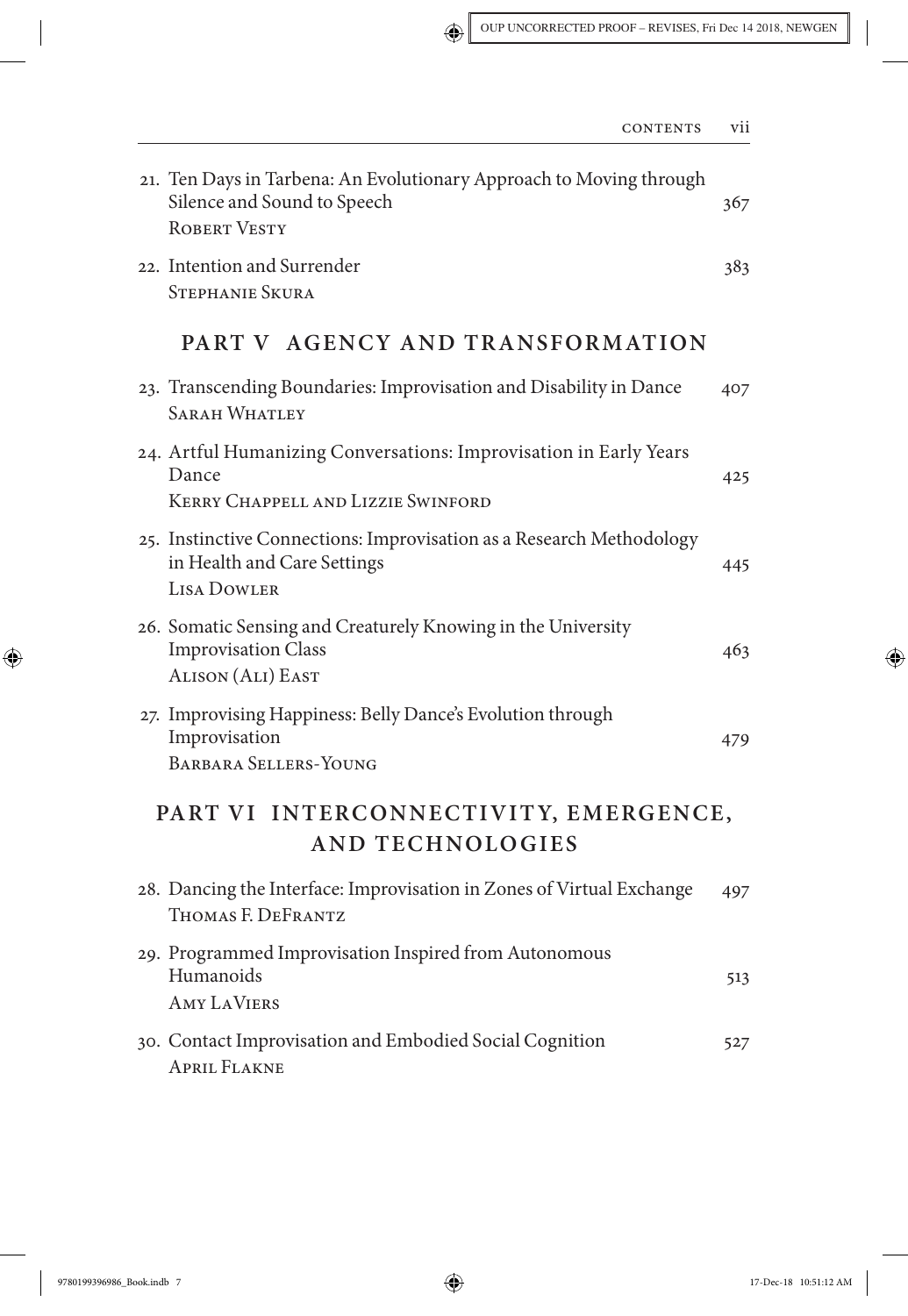#### viii CONTENTS

| 31. Modelling Improvisation as Emergence: A Critical Investigation of |     |
|-----------------------------------------------------------------------|-----|
| the Practice of Cognition                                             | 545 |
| COLLEEN DUNAGAN, ROXANE L. FENTON, AND EVAN D. DORN                   |     |
| 32. A Cognitive Theory of Joint Improvisation: The Case of Tango      |     |
| Argentino                                                             | 563 |
| MICHAEL KIMMEL                                                        |     |

⊕

### **PART VII ECOLOGY AND ENVIRONMENTS**

| 33. Improvisation and the Earth: Dancing in the Moment as Ecological<br>Practice<br><b>TAMARA ASHLEY</b>                                          | 595 |
|---------------------------------------------------------------------------------------------------------------------------------------------------|-----|
| 34. Dancing the Land: An Emerging Geopoetics<br><b>MELINDA BUCKWALTER</b>                                                                         | 611 |
| 35. Scoring and Siting: Improvisatory Approaches to Site-Specific<br>Dance-Making<br><b>VICTORIA HUNTER</b>                                       | 635 |
| 36. The Dancer, the Philosopher, and the Tramp<br><b>HILARY ELLIOTT</b>                                                                           | 653 |
| 37. Audience Improvisation and Immersive Experiences: The Sensuous<br>World of the Body in the Work of Lundahl & Seitl<br><b>JOSEPHINE MACHON</b> | 671 |
| PART VIII TECHNIQUES, STRATEGIES,<br><b>AND HISTORIES</b>                                                                                         |     |
| 38. Lost in the Footlights: The Secret Life of Improvisation in<br>Contemporary American Concert Dance<br><b>KENT DE SPAIN</b>                    | 689 |
| 39. In the Moment: Improvisation in Traditional Dance<br><b>ANTHONY SHAY</b>                                                                      | 705 |
| 40. Playing with the Beat: Choreomusical Improvisation in Rhythm Tap<br>Dance<br>ALLISON ROBBINS AND CHRISTOPHER J. WELLS                         | 719 |

 $\bigoplus$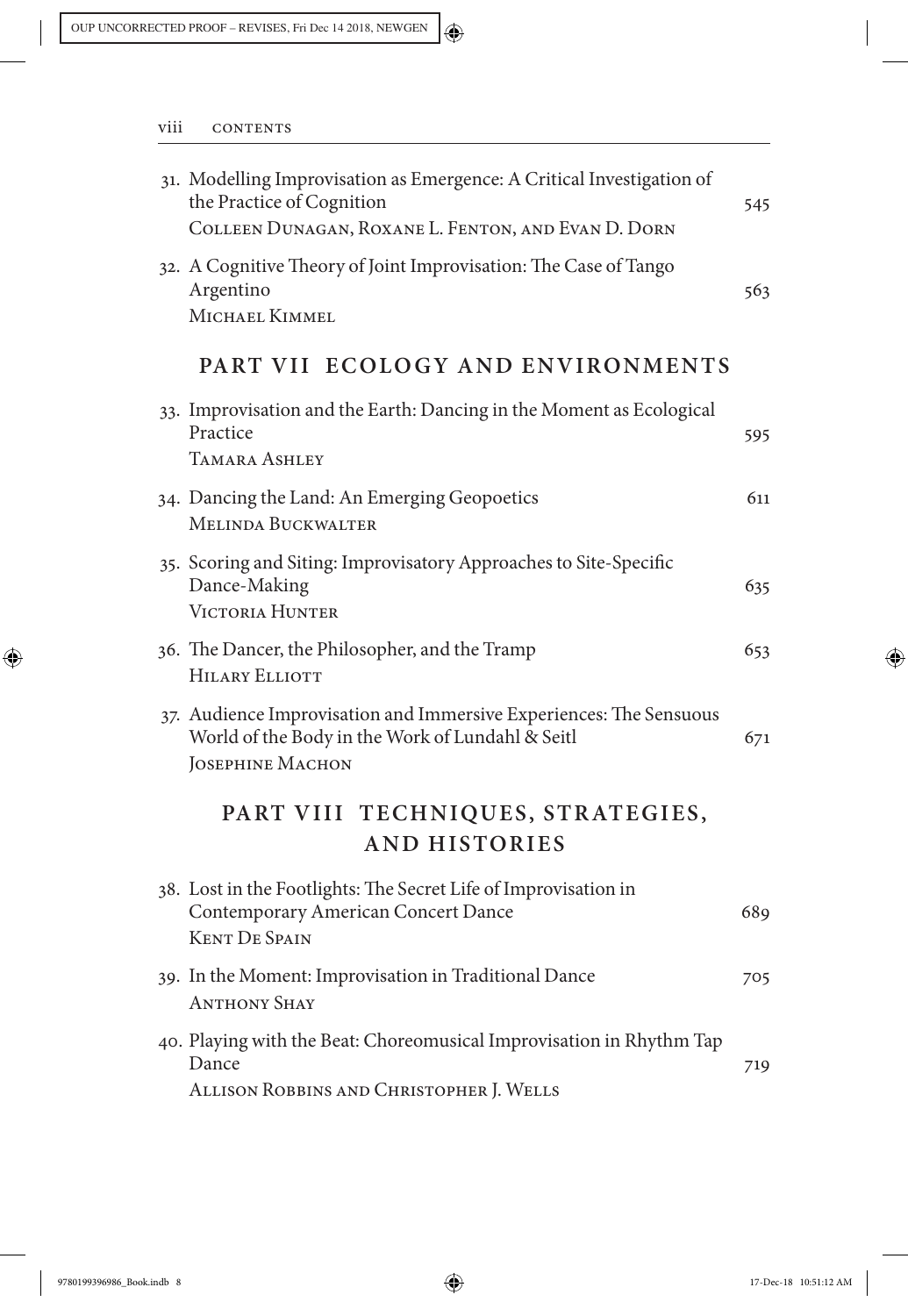$\overline{\phantom{a}}$ 

 $\bigoplus$ 

|       |                                                                                                                                | <b>CONTENTS</b> | ix  |
|-------|--------------------------------------------------------------------------------------------------------------------------------|-----------------|-----|
|       | 41. Moving Sound: New Relationships between Contemporary Dance<br>and Music in Improvisation                                   |                 | 735 |
|       | ANA SÁNCHEZ-COLBERG AND DIMITRIS KARALIS                                                                                       |                 |     |
|       | 42. An Agile Mind in an Agile Body<br><b>IVAR HAGENDOORN</b>                                                                   |                 | 749 |
|       | 43. Embodiology: A Hybrid Neo-African Improvisation-as-<br>Performance Practice Distinguished by Dynamic Rhythm<br>S. AMA WRAY |                 | 763 |
| Index |                                                                                                                                |                 |     |

 $\bigoplus$ 

I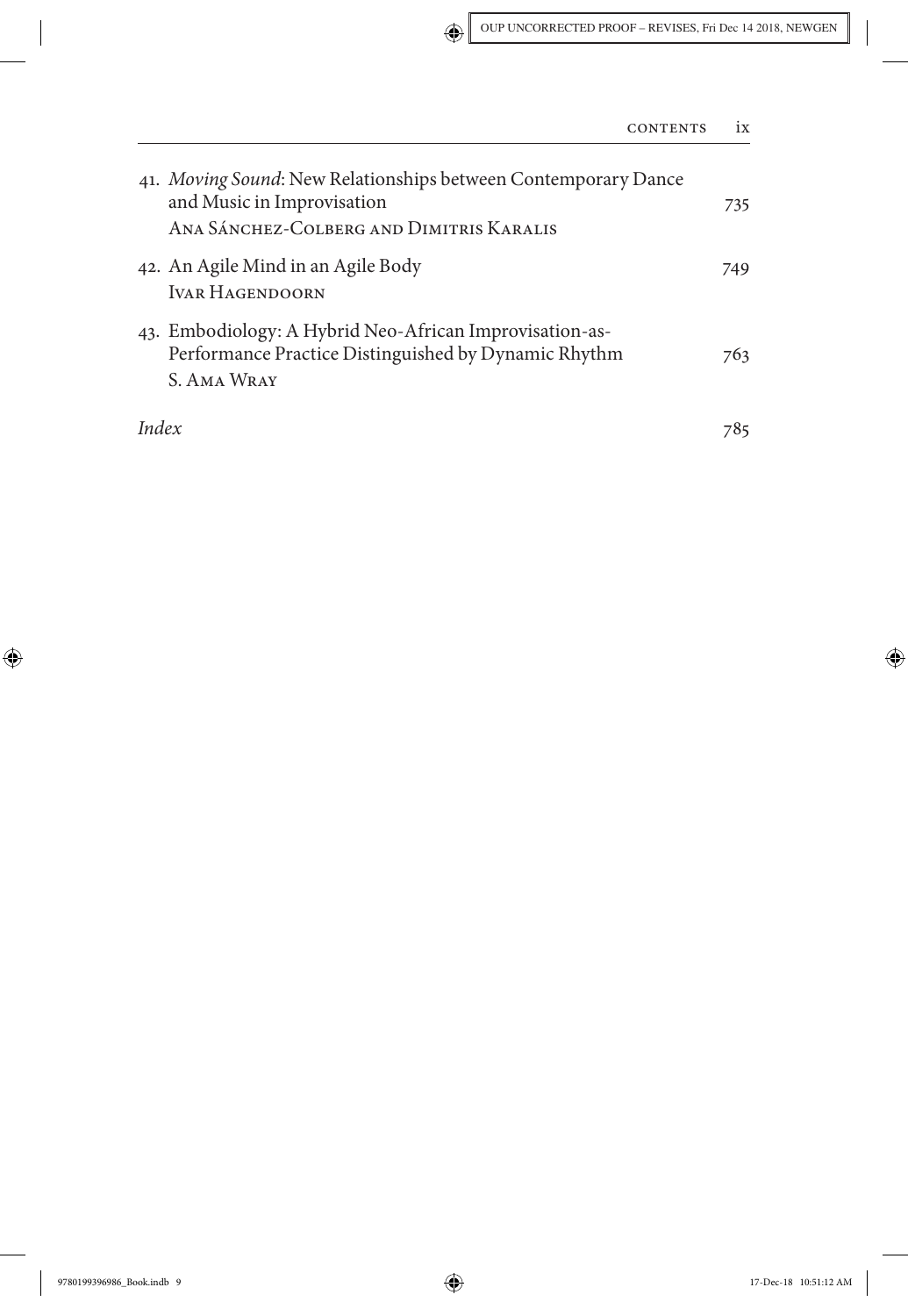# PART VI

# **INTERC ONNECTIVIT Y, EMERGENCE, AND TECHNOLOGIES**

⊕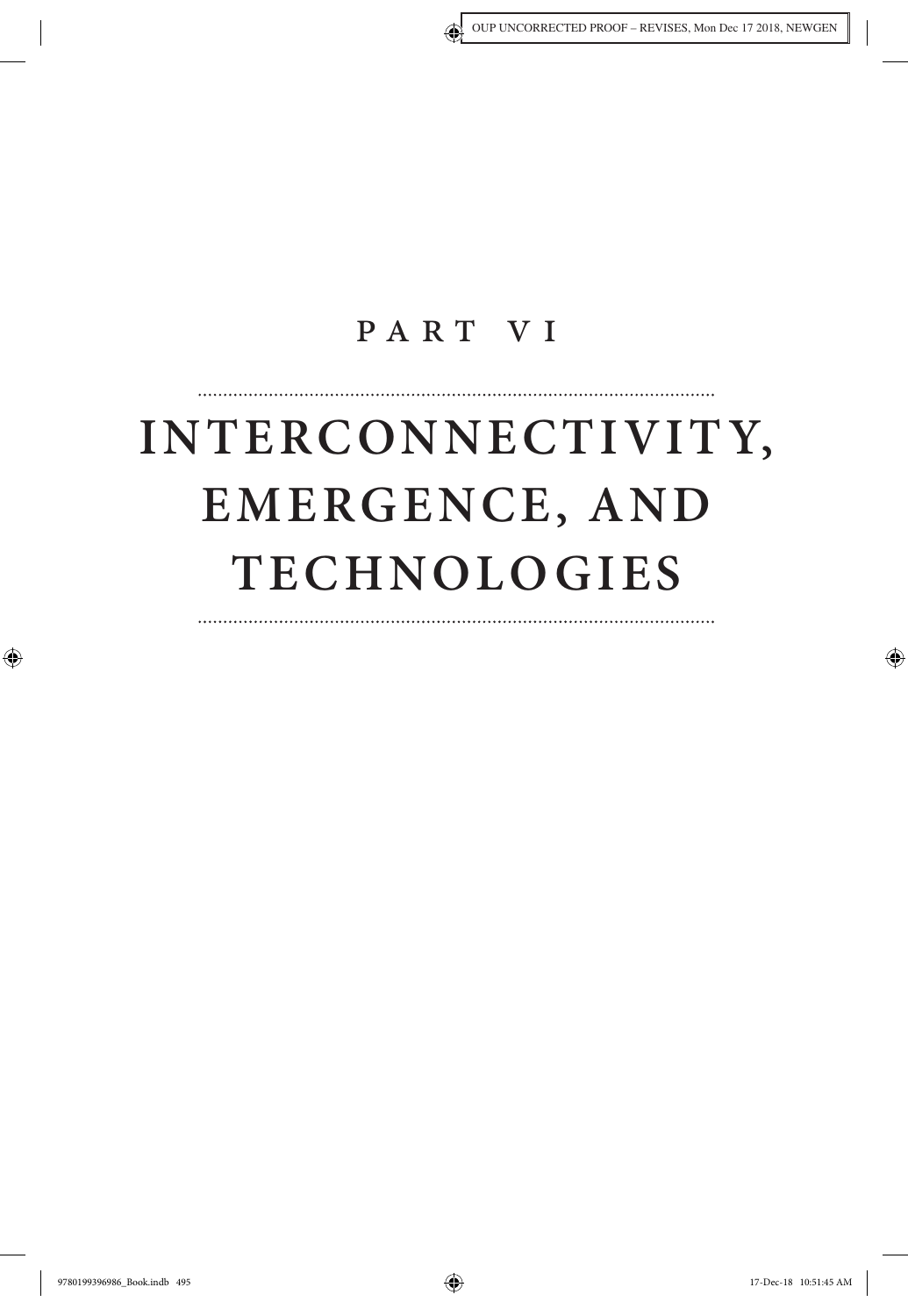$\bigoplus$ 

 $\overline{\phantom{a}}$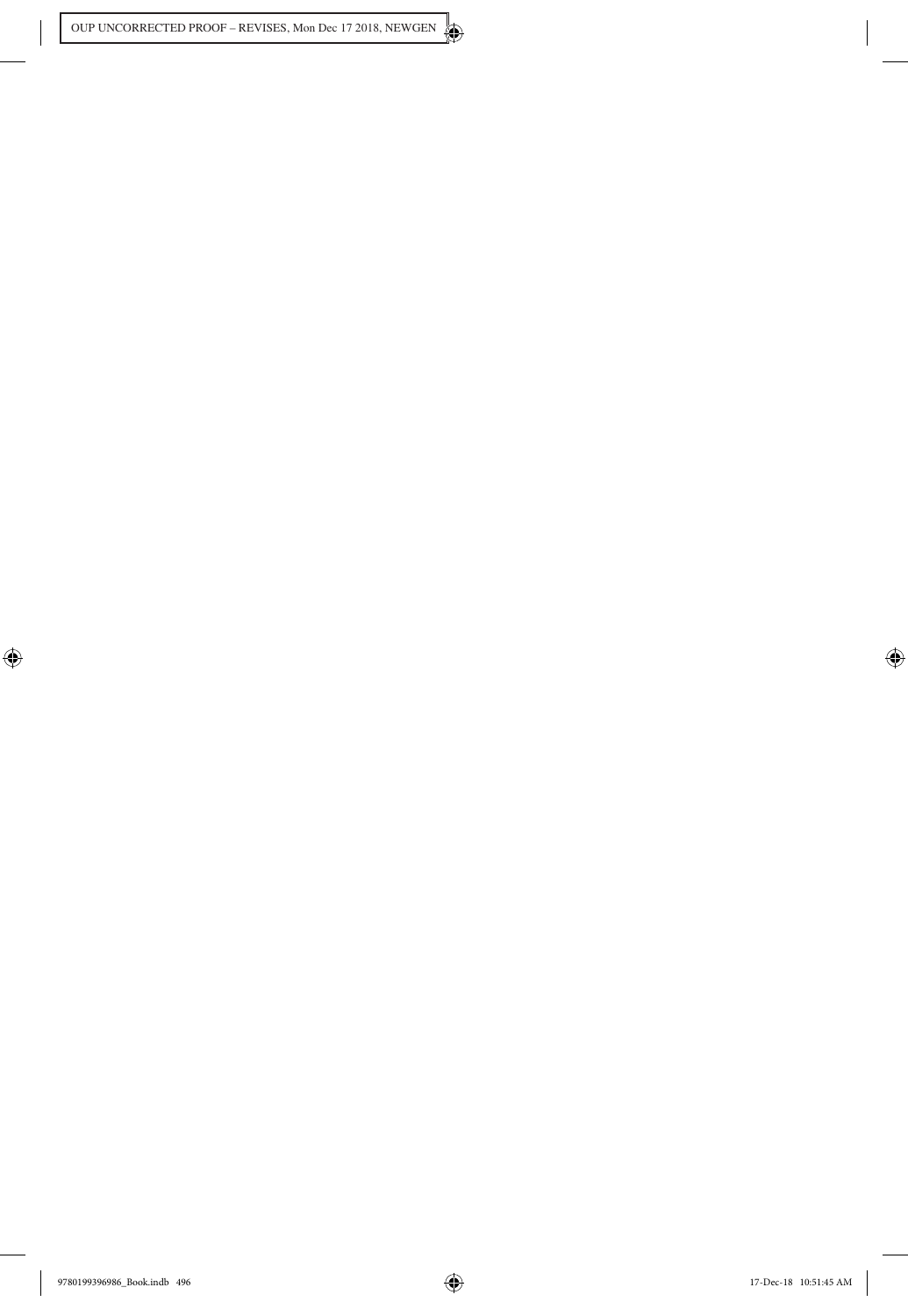### CHAPTER 28

# Dancing the Interface

*Improvisation in Zones of Virtual Exchange*

Thomas F. DeFrantz

Dancing the interface involves creating physical movement in relationship to data stored and manipulated by electric charges. Dance improvisers who work in the area of technology constantly face challenges of nonhuman interaction and the risk of mechanical failure. In addition, improvisers working with computer interfaces endure an overwhelming sense of nonempathetic indifference to questions of social identity that provide the warp and woof of physical imagination. This chapter offers commentary on and analysis of these processes as they were realized by SLIPPAGE: Performance|Cult ure|Technology, a performance research group in residence at MIT from 2003 to 2011. The case studies under consideration here include teaching tap dance to students in Singapore from a teleconference studio in Cambridge, Massachusetts; dancing improvised house music choreography while fitted with a wireless Miditron system that fed data that could control pitch, tempo, and playback for preselected audio files; creating motion-capture files of house dancing for use in a stage performance; improvising tap dancing on responsive floors that issued sound and video depending on the performer's improvised step; and improvising with Wii controllers that repurposed photographic images onto specially constructed surfaces in real-time performance. In each of these encounters, the terms of physical comprehension expanded and contracted, suggesting an every-where-ness and not-really-here-ness that deserve exploration. Exploring methods of improvising towards empathy, the essay suggests ways in which dancing bodies redistribute energy in relation to impossible connectivities that are often not human and insistently nonempathetic.

To paraphrase Isadora Duncan, as a performer, I often work as a soloist, but seldom do I dance alone. For me, the ghosts of sensation and the traces of light that surround being in time animate my approach to gesture, space, energy, emotion, and presence. I move by impulse, an impulse shaped by desire and ambition to fulfil, or extend, a sense of capacity. These are abstract motivations, in a way, but they also allow me to imagine a sexualized, sensual, gender-becoming person at once inside and outside motion.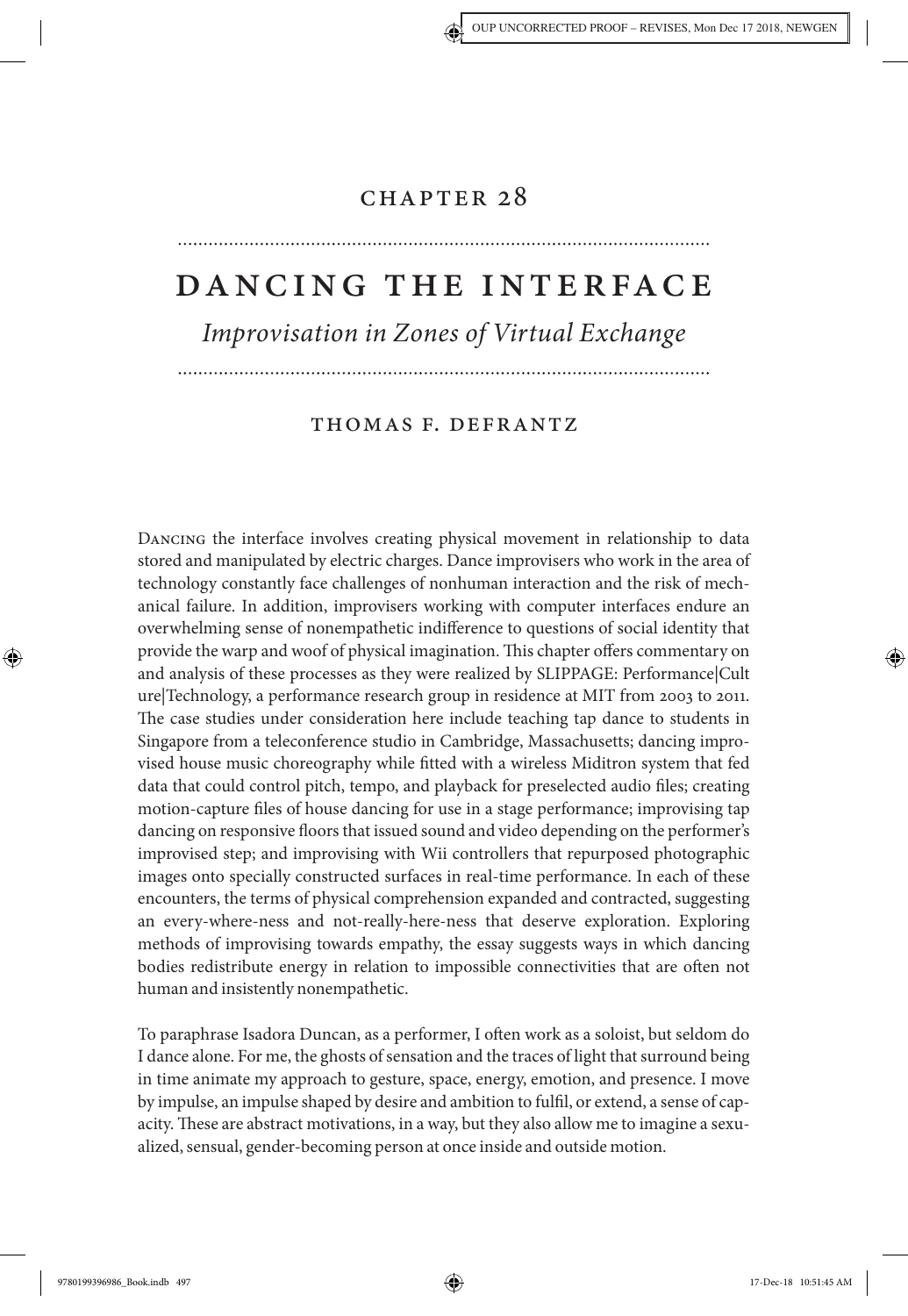I work most consistently as a gestural improviser in particular narrative circumstances, responding in real time to motivations provided by electronic interfaces designed by collaborating artists of SLIPPAGE. For me, moving with purposeful presence in modes of immediate discovery generates a sense of honesty about dancing that feeds my ethical sense of performing. If performing might be about sharing and expanding capacity for discovery among gathered witnesses, including the performers themselves, I've worked to develop strategies for mobilizing energy and gestural impulse in these performances. Thinking physically and striving to respond immediately, I work to combine lingering questions about race, class, gender, and sexuality with the choices of the moment.

My shift into improvisation as a method arrived alongside my work in interface design. SLIPPAGE collaborations feature digital archives manipulated in response to the physical gestures of the performer. As we mobilized these interface designs towards performance, it became important to match the spontaneous generation of the digital interface with movement choices conceived to be dialogic. An ethic of responsibility to engage the interfaces at hand inspired me to work in immediate responsiveness to the present condition, even as that condition changed, and the interfaces provided unexpected information for the emergent performance. As I often narrate for students of performance and technology, finding an abiding method to 'be present in the moment' encourages physical, social, and intellectual flexibility that might be important for many of us in various circumstances of life. Ultimately, this is my quest as an improviser: to engage and model social flexibility as a mode of art-making.

SLIPPAGE artists often consult theoretical writings to better understand ideologies that circulate in their performance projects. Engaging with theory is an embodied practice, and in time, these writings become foundational concepts for the development of research into performance. In addition to helping us understand how social relations have been made manifest, concepts of psychoanalysis, cultural memory, physical empathy, and social subjection offer points of entry to the organization of energy in space and time. We take it for granted that the continual interplay between theoretical writing and work in the studio enlivens dance, as well as the process of devising performance interfaces.

# **Tapping into a Twenty-Millisecond Delay: Lacan and the Problem of Latency**

Psychoanalyst Jacques Lacan wondered at the way in which time might be situated in experience that extends beyond calculations of rhythmic meter. In his paper 'Logical Time' (1945), Lacan articulated a concept of time that follows a dialectical structure: seeing, understanding, and concluding. As in Suzanne Langer's theory of aesthetic perception *Feeling and Form* (1953), the intuitive, neurobiological 'seeing' stage is followed by the processing of material in an 'understanding' phase of time, which leads to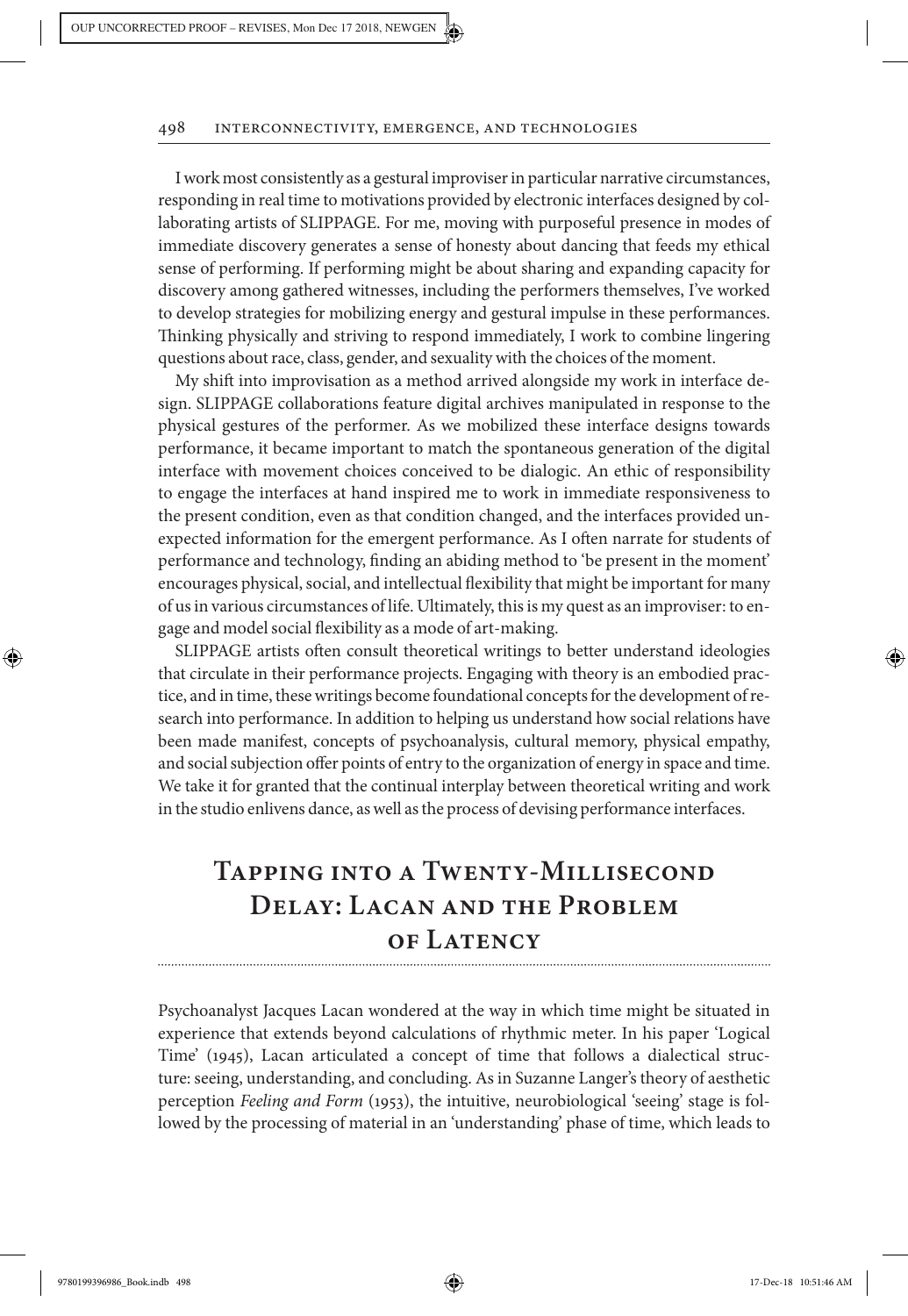the interpretation and 'concluding' that surrounds experience and meaning. Notably, the central *understanding* phase of time might be stretched or compressed according to circumstance. The mediating process of the understanding phase allows for the recognition of retroaction and anticipation in time; retroaction, as a reconceptualization of events that occurred before, and anticipation, of events yet to come.

Considered alongside realities of computer data processing, Lacan's concept of the pliant *understanding* phase of time corresponds to issues of latency in video streaming. Latency is a continual bugaboo for performance involving live feed video design. When digital image processing lags far behind what humans typically experience, we note, with discomfort, the uneasy fit. This is the annoying and sometimes confusing lag between live gestures in the room, augmented by sensory signals of smell, sound, and sometimes touch, that arrive sooner than projected live-feed imagery. At rock concerts, or in technology-driven performances, audience members sense the time-lag disconnect between the performer on stage and the often-oversized image of that performer, typically projected overhead or behind the action. While some artists try to build latency into the creative visual design of a live-feed project, the fact remains that networked latency has not been solved to a threshold of zero or even imperceptibility, and the time of *understanding* that Lacan theorized remains an unavoidable truth in execution for dance technology projects.

On 14 September 2004, SLIPPAGE participated in a networked dance event, Moves across the Water. Staged at MIT, the event networked tap dancers at MIT with hip-hop dancers at the National University of Singapore (NUS) (see fig. 28.1). Working at 8 a.m., SLIPPAGE-affiliated artists and MIT student dancers in Cambridge, Massachusetts, collaborated with NUS hip-hop dancers at 8 p.m. in Singapore.<sup>1</sup> I taught a series of tap dance movements to the NUS students; in turn, we engaged the hip-hop styling of choreographer Patrick Loo. Sponsored by the Singapore-MIT Alliance, the event offered an example of Internet2 network capabilities in commensurate conference spaces refitted to allow for dance movement.<sup>2</sup> Steven Lerman, professor of computer science at MIT, provided technical oversight to the project.

Lerman promised that the Internet2 infrastructure would allow for the most diminished latency possible at the time: nearly twenty-one milliseconds. This represents a big advance over forms of streaming, which might range from two to ten seconds. Yet in the context of a session in dance, the latency arrived entirely palpable and present. We all constantly felt the lag between what I said, the sounds that I made with my tapping feet, and the movements performed by dancers at NUS.

Dance teaching always involves a human latency, as students try to anticipate and match movement that has not yet materialized and engage it simultaneously with the instructor's effort. Over time, this lag in response is reduced, as teachers and students come to predict movement impulses together. After studying with a teacher for a time, students can anticipate movement enough to create credible versions of dance material even as it is first demonstrated.

But in this case, as with many dance technology experiments, the Moves Across the Water event was conceived as a one-off phenomenon, in which MIT and NUS dancers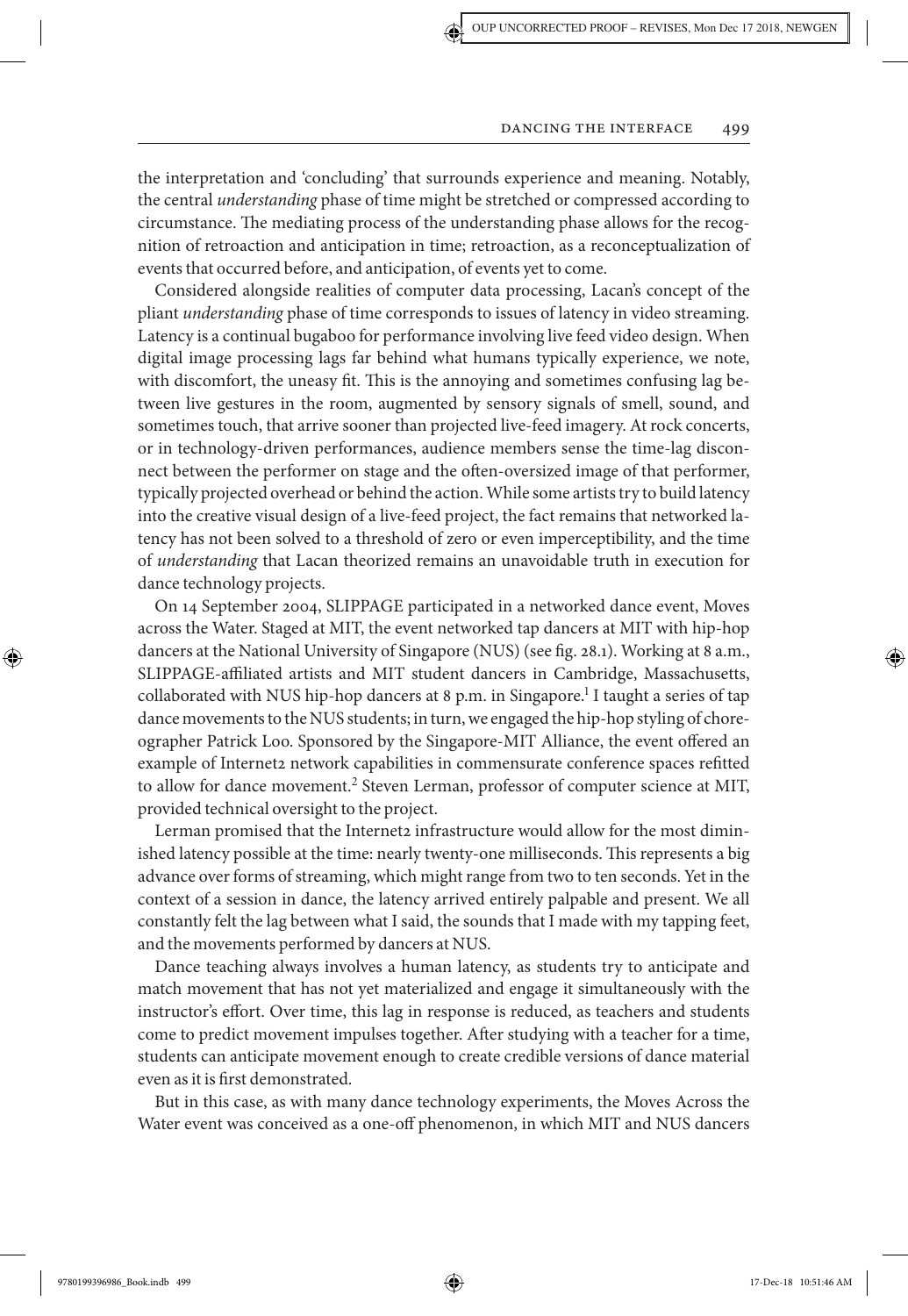

**Fig. 28.1** Thomas F. DeFrantz in Moves Across the Water(2004)

played with Internet2 networking without any serious plan for development or followup. Teaching an improvised movement phrase to student dancers 9,500 miles away in a first encounter, and then learning a movement phrase from their instructor, offered frustrating and odd shifts of time. Confronted by a large monitor, without the possibility of touch or smell, we foundered in my attempts to match movement. I struggled to offer movements in tap dance—a form the NUS dancers did not practice regularly—via the camera interface. Worst of all, I physically winced as I realized that the time between my call and execution of a tap movement could never match the execution I witnessed on the monitor. While the timing was surely closer than it might have been in other setups, we could never dance in recognizable tandem. The twenty-one-millisecond latency was enough to force me to recalibrate my movements, and leave even more time for *understanding* what happened in the digital processing of movement. As Lacan predicted, a distinction between the flexible logical time of my movement production and the fixed chronological time of the processing system led to a rupture in communication. In this instance, improvisation in hip-hop or tap dance could not bridge the misunderstandings surrounding gestures in formation.

*I also often work in concert with technologies that simultaneously emphasize the presence of spectral haunting, while they diminish the elusive, taste-able scent palpable in moving alongside of others. I feel tension as I work with the constant sixty herz hum, barely perceptible but always there, as my collaborating dancers emerge from electrical* 

⊕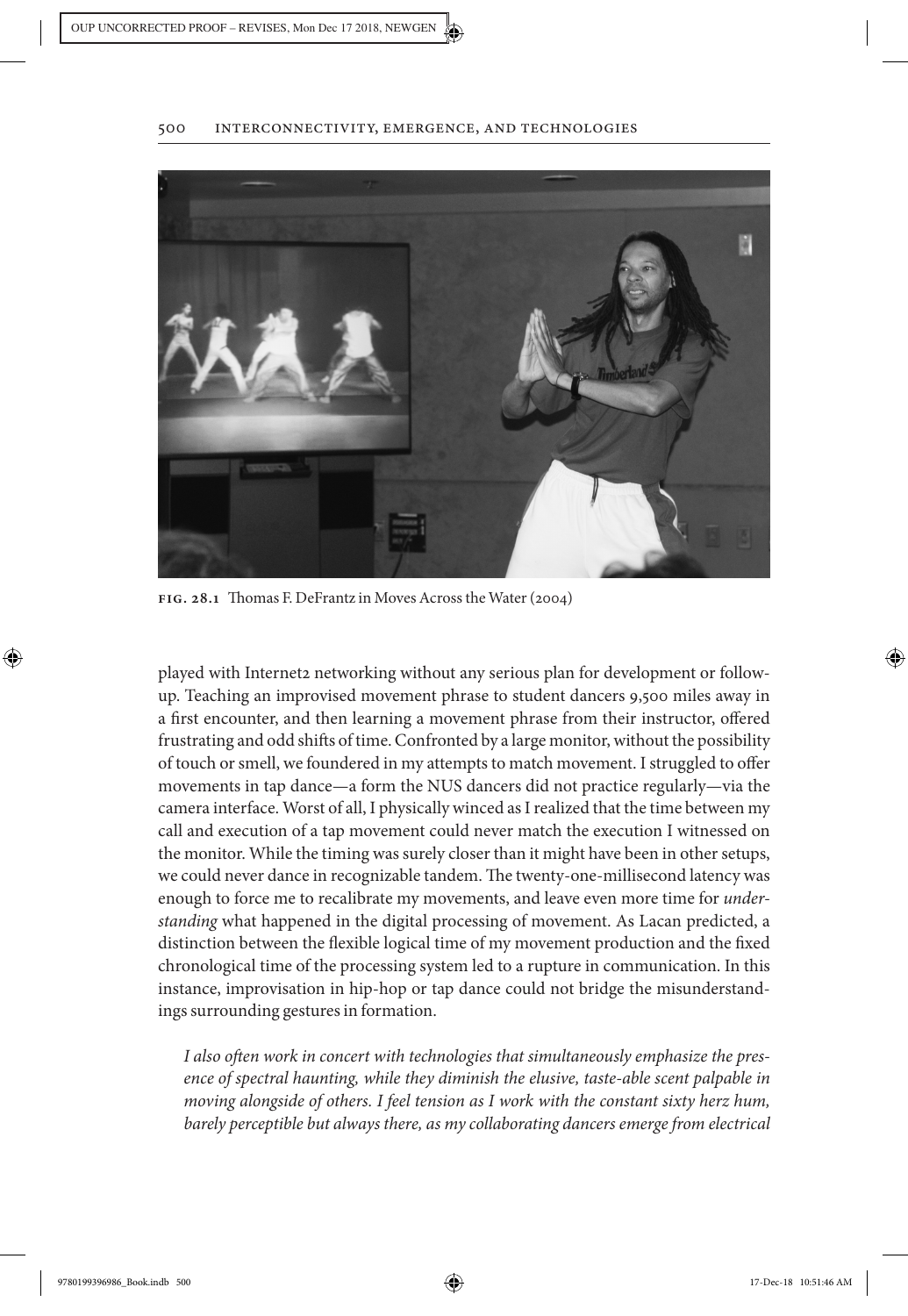#### DANCING THE INTERFACE 501

*currents, all-too-typically underresourced. Electricity becomes my partner-in-crime, and programmers and technicians its agents. I dance with fragments of time repurposed via media. Something surely shifts in this transference, from a dance of engagement with an unprecedented Other of a person to the dance within the complex, but bounded, algorithmically prescribed interface. Could tap dance improvisation provide a method of suggesting or realizing an empathetic possibility in interface? SLIPPAGE addressed this question in the project Monk's Mood: A Performance Meditation on the Life and Music of Thelonious Monk.*

# **Sourcing the Archive for the Lyricism of the Surplus: Monk's Mood and the Digital Archive of the Information Age**

See, black performance has always been the ongoing improvisation of a kind of lyricism of the surplus—invagination, rupture, collision, augmentation. This surplus lyricism . . . is what a lot of people are after when they invoke the art and culture the radical (both rooted and out there, immanent and transcendent) sensuality—of and for my people.... Blurred, dying life; liberatory, improvisatory, damaged love; freedom drive.

(Moten 2003: 26)

Performance theorist Fred Moten suggests that a resistance to objectification, a certain 'freedom drive', is carried at the heart of black performance. This drive is a resistance to fixity; and it is an aural capacity that is surely perceptible, even in visual materials, as a remnant of black voice. Moten's complex rendering of radical traditions in black artistry creates an unprecedented space for lyrical surplus: performance that exceeds by augmentation, collision, rupture, or even invagination to create something unexpected and imbued with the desire to somehow break free. This resistant drive confirms a sounding of radical aesthetics that persistently exceeds limitations or expectations of form. For Moten, the surplus of this aesthetic formation is conceived as an encounter with lyricism; an elegance of performative execution that confirms a capacity for improvisation to answer a political quest towards freedom.

When SLIPPAGE decided to explore the life of composer Thelonious Monk with a dance and theater work in 1999, our first approach focused on the narrative contours of Monk's biography as it had been understood to that time. Monk's unimpeachable place among creative artists needed none of our attention; but we were struck with the ways that Monk danced when he performed his music. His improvised dancing—visible in several documentaries—was a puppet-ish off-step stumble; a forging of weight towards impact without bounding recovery. Dancing, Monk often appeared to be out of his own control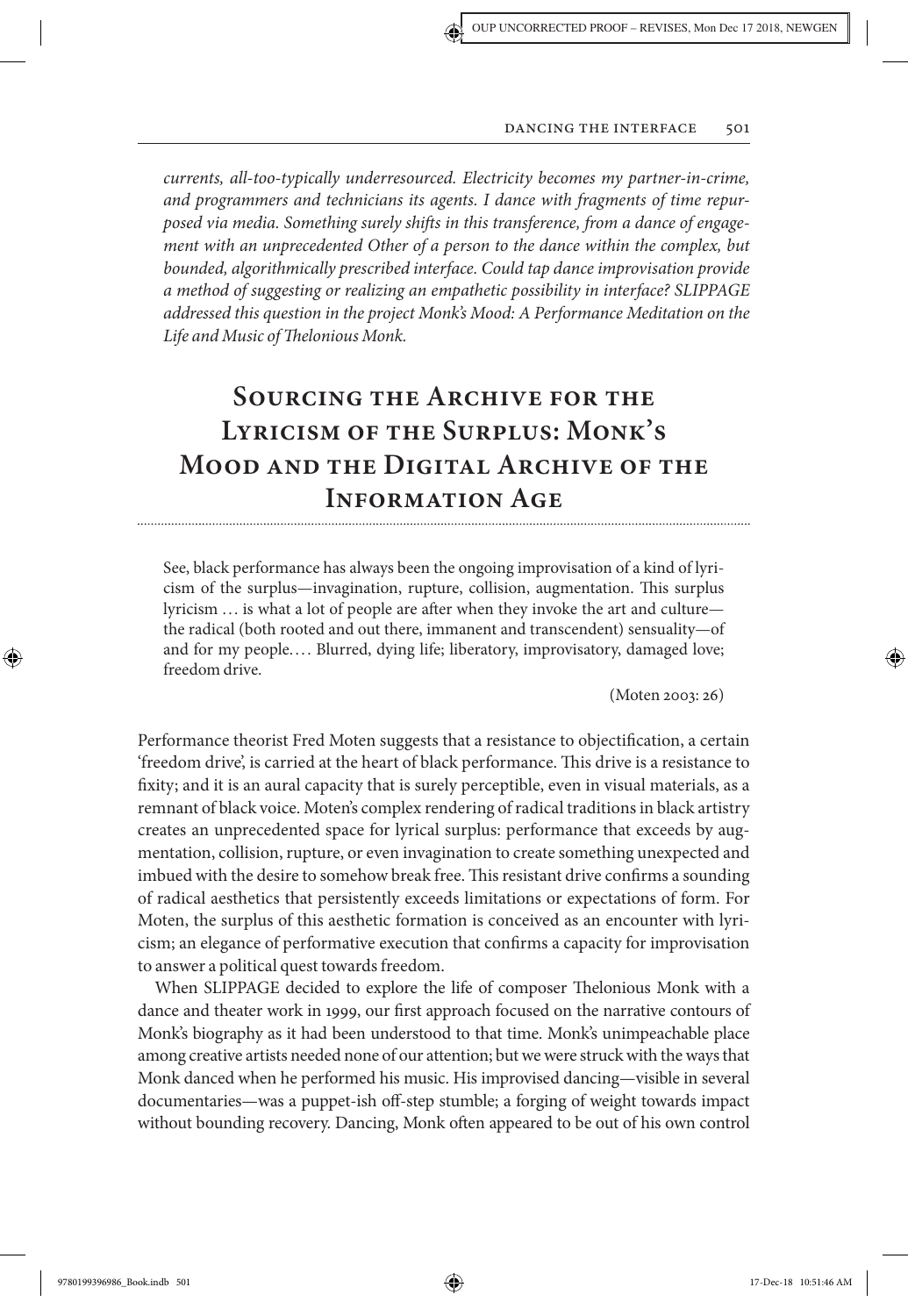and more than a little lost within his own physicality. At times, movement seemed to surprise him, even when he generated the motion in response to the music that hewrote.

Research for the project also embraced the expansive mediated archive of materials related to Monk's career. Over the course of six months, we were able to 'read' Monk's recorded catalogue: the entirety of music captured over the course of his professional lifetime as a musician. This astonishing access to sonic information offered a huge archive of materials to evaluate. The many versions of compositions that Monk wrote and recorded represented an unwieldy and provocative assortment of sources; finding our pathway towards a coherent collection of musical inspiration forced us to face the lyricism of surplus in the very archive of Monk's creative output.

The first version of Monk's Mood extended this concept to involve an experienced puppeteer collaborator. Lead visual artist Eto Otitigbe and puppeteer Noelia Ortiz-Cortés created several avatars for Monk's family and his bandmates: from a tiny marionette of Monk himself that played a tiny grand piano to clothing that represented his wife, animated by the puppeteer in plain sight, and to oversized sculptural constructions of cardboard and wood of musicians playing outsized instruments. I danced with and among these puppets and in response to selected video imagery created by Oro that drew on documentary sources (see image of Monk's Mood below, fig. 28.2).

My tap dancing meditation on Monk began at the end of his life, flashed back to his youngest days of creating music by himself and with his small ensemble friends, and worked its way through events in his life embodied in various relationships with his wife, children, and chief patron, Baroness Pannonica de Koenigswarter. Because the piece began at the end of things, with an older man testing the state of his memory and his ability to still 'do' as a creative artist, the work arrived imbued with a sad feeling of melancholy. Gearing myself towards performance in this work always involved summoning a state of detachment that allowed for the expressive physical imagining of offcentre music like 'Ruby, My Dear', 'Epistrophy', 'Monk's Mood', and ''Round Midnight'. As a whole, the work explored the potential of tap dance as a lyrical form of storytelling.

As the work developed, it became clear that we needed to make more space for improvisation in its very structure. No matter the amount of dance improvisation set into the work, with its prepared media and expert puppetry, this first draft felt too carefully arranged. We went back to the drawing board to imagine a method that could make space for the surplus lyricism to which Moten alludes; to develop something that could embed improvisation in the staging of the memory of Monk's life and work. Lead designer Eto Otitigbe worked with two Stanford University colleagues to repurpose the platform of the popular video game Dance Dance Revolution.<sup>3</sup> By rewiring the platform and creating a software interface run by  $Max/MSP<sup>4</sup>$  we were able to create a step-platform that triggered theatrical event by the pressure placed on areas of the platform. The performer's step triggered event. We created a map of Monk's activities in the performance area: stage right for musical memories; stage left for memories driven by image. We separated bits and pieces of his piano recordings to create an archive of sounds that could be triggered by step during performance; we recast the prepared video in segments that could overlay or play in various tempi according to the triggering gesture of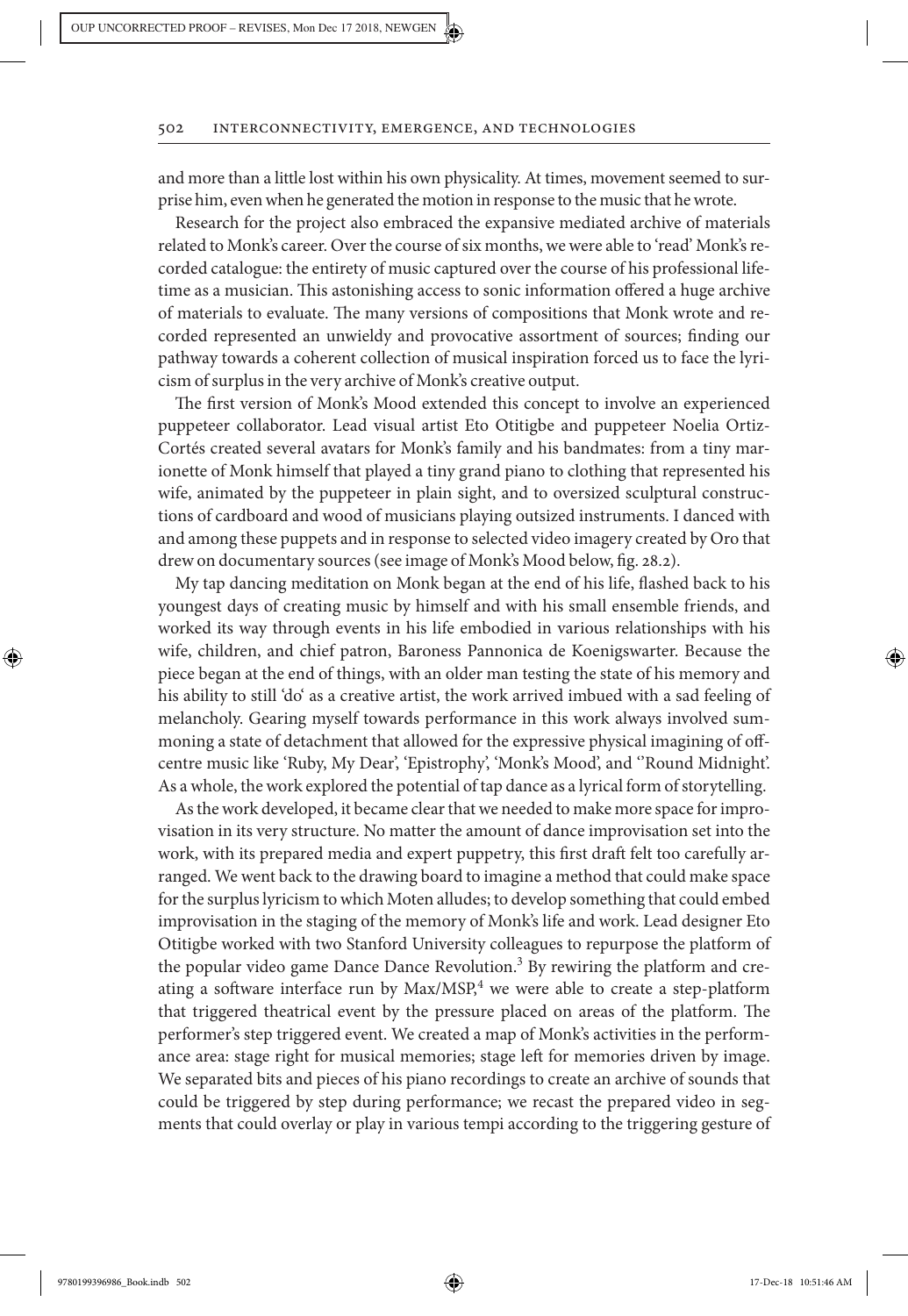#### DANCING THE INTERFACE 503



**Fig. 28.2** Thomas F. DeFrantz in Monk's Mood: A Performance Meditation on the Life and Music of Thelonious Monk (2002)

step. These archives, enlivened by the performer's step, became an instrument ready to play and improvise.

In performance, I worked to leave space for the unexpected arrival of sound or image according to step. Without knowing what sound or video document might come from any particular region of the platform, I could create a performance built on the improvisatory instinct that begged a surplus lyricism; one that somehow intended to demonstrate the freedom drive. Several sections of the forty-five-minute performance made use of this newly crafted interface, allowing me to choose my way through the fragments and respond in emergent improvisation to the sound and image released.

In this case, the interface responded literally to my foot-touch, and seemed navigable and sturdy. Over time, we jettisoned the bulky platforms surrounding the actual 'hot spots' of the interface and replaced them with small copper pads that were tethered to a control computer, typically located stage right of the performance area. These copper plates made the touch-trigger nature of the interface more obvious to the audience and reduced the questions surrounding causality that often overshadow interactive technology performance. The fact that the floor-step triggered events aligned well with improvised tap dancing as a retelling of Monk's life and music. The conceit of the work became an improvised solo tap dance performance augmented by an interface that accessed a large digital archive in an unpredictable, improvisatory manner.

Dancing this interface, I appreciated its clarity of intention and effect. My step was rewarded by sound or image; this correlation allowed me to construct a performance

⊕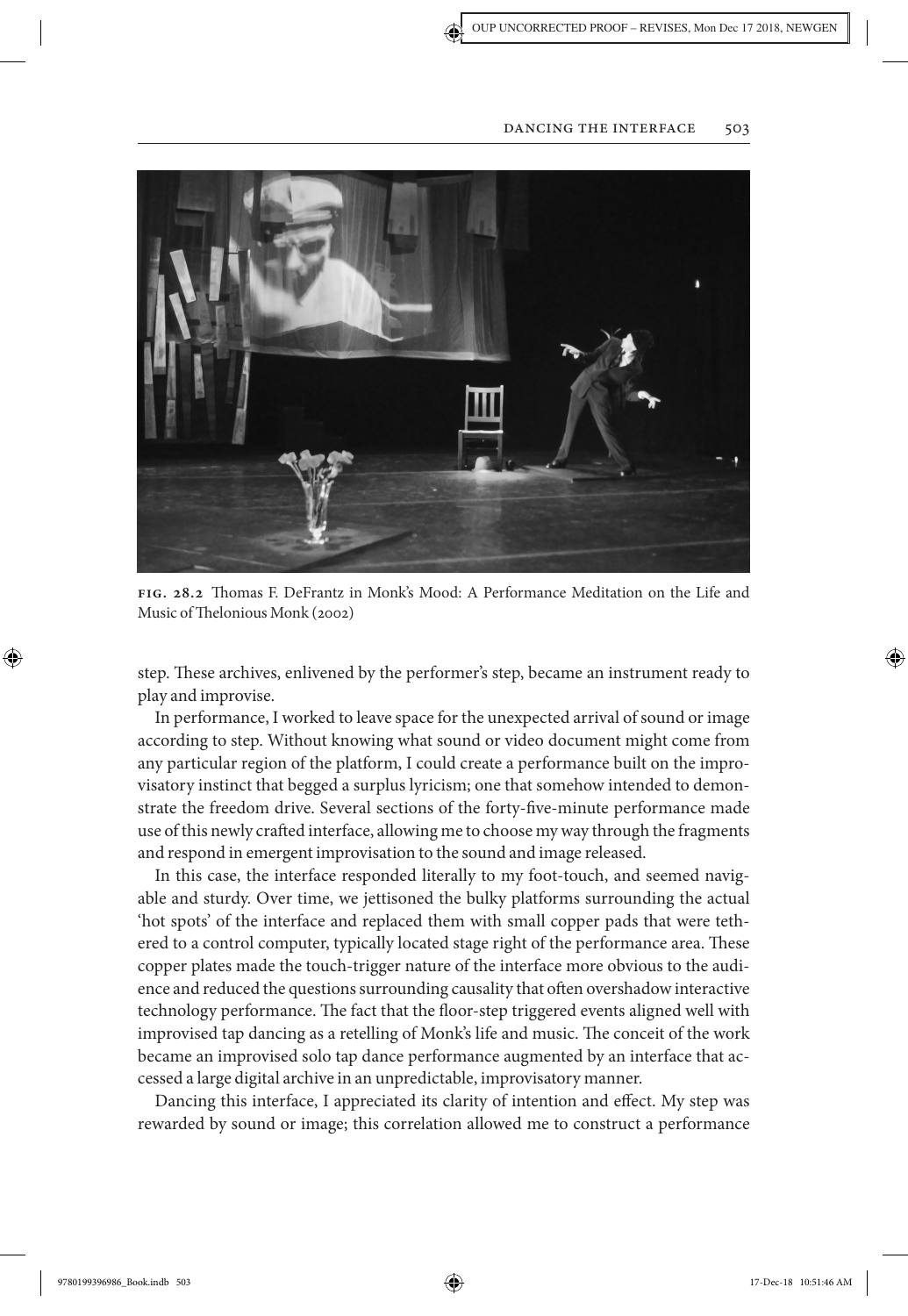that participated in the surplus of lyricism that Monk's playing always approached. Performances of this work stretched from 2002 to 2012 and offered a sustained engagement with the trigger-step interface as an instrument employed in the service of theatrical storytelling. Visual imagery and fragments of piano sounds became reliable partners to my creation of a performance, and I looked forward to their unexpected arrival, triggered by my step, in each performance circumstance.

## **Intangible Connections and Empathetic Rapport**

The House Music Project

To 'choreograph empathy' thus entails the construction and cultivation of a specific physicality whose kinesthetic experience guides our perception of and connection to what another is feeling.

(Foster 2011: 2)

Are there techniques of knowledge production that invite us to imagine the other without presuming knowledge of the other?

(Foster 2011: 14)

Dance theorist Susan Foster offers a historicizing methodology to examine 'how bodies feel and how they feel about each other' (2011: 14). In seeking out correspondences between choreography, kinaesthesia, and empathy, she explores how changes in these concepts over time have contributed to changes in a general capacity for understanding what movement does, and how it can feel to movers and their witnesses. Foster encourages her readers to note how choreography can provide clues to the specific experience of the physical in the ways that it 'records or documents movement, and also in the ways that it sets forth principles upon which movement is to be learned and crafted' (175). Empathy, as a concept of great interest for contemporary neuroscientists, offers a most 'fundamental capacity of our minds, foundational to the very way that knowledge is acquired'(178).

The important distinction between movers and those watching (or not moving) becomes manifest in wearable technology work that correlates gesture to effect without visible means of connection. Many artists have engaged wireless or camera-tracking technologies to distribute image or sound according to the movement of the dancers onstage. Yet watching a wearable technology work is quite different from performing in one. Somehow, we still might imagine that these technology-driven works can generate some sense of empathy for viewers. Working on the House Music Project, from 2002 to 2007, I enjoyed dancing a custom-designed interface that predicted the X-Box Kinect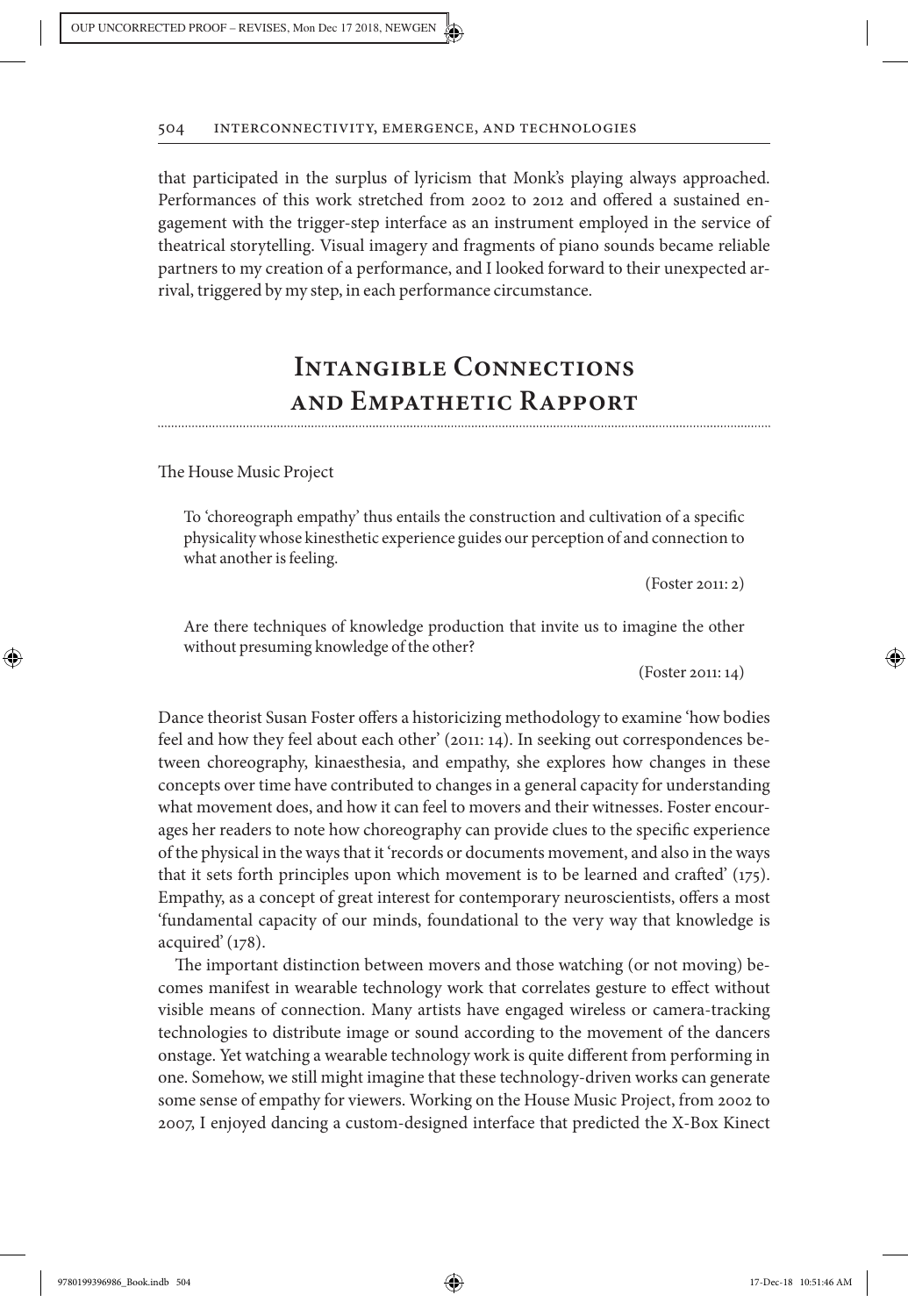interface in its ability to allow my movement to influence audio cues. Wearing the interface, which was a series of sensors connected to a wireless Miditron pack, I imagined sharing the sense of flow and movement impulse with gathered witness who could sense the connection between movement and sound.<sup>5</sup>

With the House Music Project, SLIPPAGE wanted to explore a history of house music, a widely distributed but little discussed idiom of black popular culture. House is a black American musical form from the late 1970s, born of its predecessors disco and funk and contemporaneous with the emergence of hip-hop. House gave way to techno and rave events before splitting into the myriad forms practised today: jungle house, trip house, hard house, acid house, chill house, and so on. House began in queer, LGBT black and Latino sites of celebration, as music that kinetically connected Sunday morning gospel music and worship traditions with Saturday night imperatives of partying. In house settings, a DJ mixes snatches of prerecorded gospel-styled vocals over pulsing, regularly metered drum and bass foundations. Many house DJs add live musical accompaniment to their mixing efforts, typically with small keyboard synthesizers connected to a dualturntable setup. House is an electronic form of black popular music, built around the circulation of electricity for its production.

SLIPPAGE artists originally imagined the work as a performance/installation developed from a large and ever-expanding archive of historical materials related to house music.<sup>6</sup> We wanted to create an interface that would allow the performer to operate as a DJ of sorts, as dance movements would trigger events in various media directed at a physical environment setting that represents a literal 'house'. After a few years of casual research and imagination sessions, the project moved towards realization in a monthlong residency at the University of Texas at Dallas in January 2006. At the university, we were able to make use of a large, fully functional motion-capture laboratory to generate data streams based on house dance movements and to play with the wireless Miditron setup in a theatrical space.

House dancing involves a full physicality of relentless flow in its execution—house dancers rarely stand still. For the dance interface of this work, we turned to the commercially available Miditron and worked to create a robust wireless version that could function with sensor readings from different areas of a dancing body in motion. We placed a variety of small sensors at different points of the body—accelerometers along the shoulders; tilt-sensors along the ankles; a button-sensor in the right hand. These sensors fed a stream of information to a Max/MSP setup that determined various events related to sound. Sound sequences, selected from an archive of house music created for the project, could be accelerated, slowed to a zero tempo, or played in reverse; sound could be equalized according to gesture, with a raised hand triggering an audio equalization (EQ) that sounded only high tones, while a foot stop triggered an EQ that emphasized low, bass tones. Particular shimmies of the shoulders could trigger the looping of particular sound fragments; combined with other motions, fragments could be layered on top of each other by the performer.

The project also involved motion capture. Working with engineers at the university's lab, we caught sequences of house dancing and mapped them to a stick figure drawing.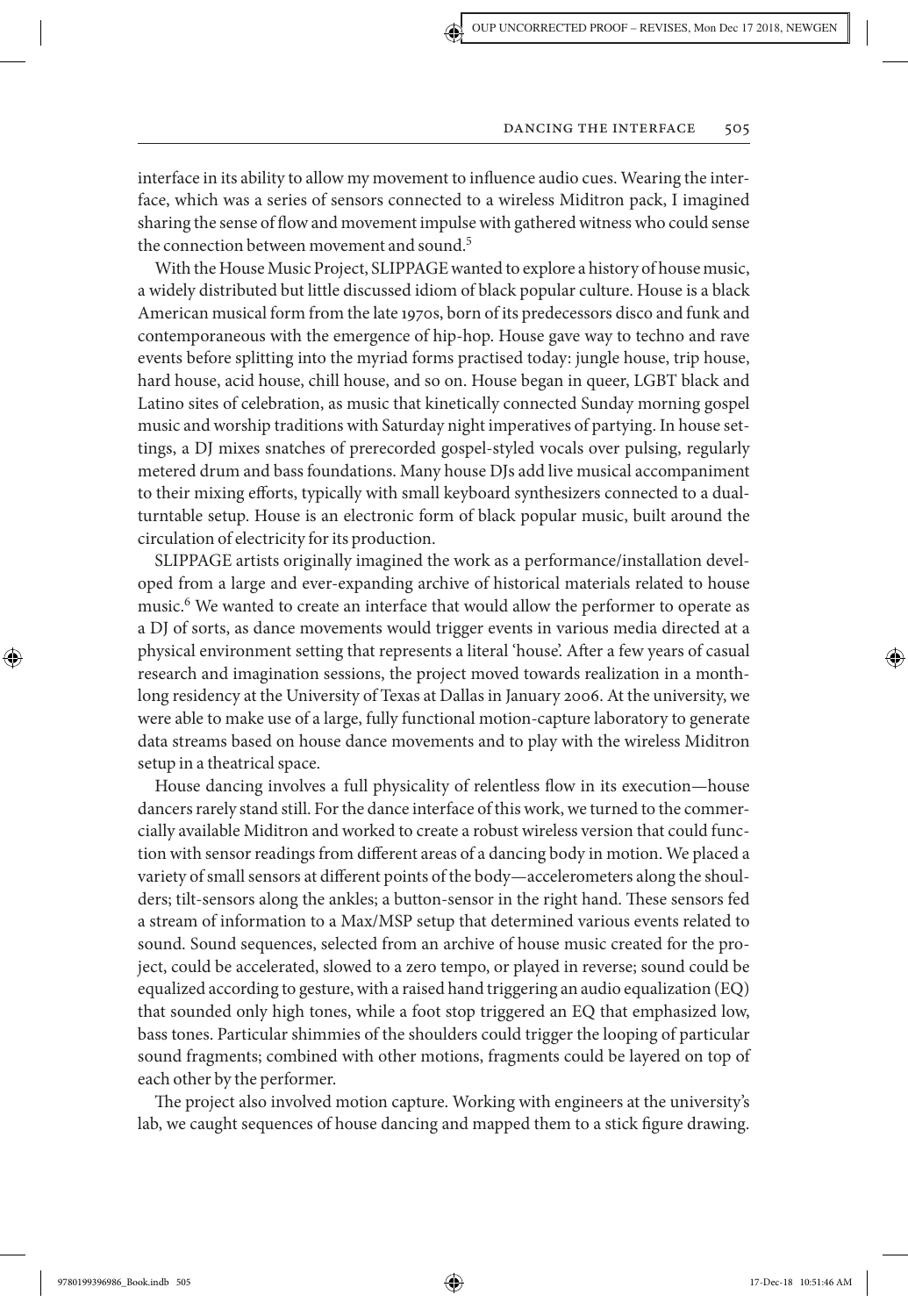Clips of this manipulated material were fed into a computer running Isadora software;<sup>7</sup> these images were released onto the stage environment as certain aspects of the performer's movement triggered them.

Dancing this interface, I always wondered when the connection would work and when it might fail. The wireless Miditron infrastructure—created with Max/MSP programming—was not nearly so robust or reliable as we might have hoped. While the interface worked much more often than it did not, and probably produced the hopedfor outcome in nearly each performance application, I never felt sure that it would. Thus, my performances with the bodypack attached were never as free-flowing or fully engaged as I might have liked. In sequences that involved actively controlling sound via gesture, I rarely felt free to move and assume that my dancing partner—the Miditron would keep up with my movements.

The short amount of time available to actually work with the interface affected the way the performance could be realized. While we developed the context for the project across several years, the actual implementation phase of the project was quite short—only three months. This accelerated timeline was not conducive to in-depth experimentation or achievement. As with many technology-driven projects, the diminished amount of tech time profoundly influenced what happened on stage. We do plan to return to this project in the near future and work with camera-based technologies of gesture processing. In that revised version, we might hope for an empathy of trust between performer and interface; a way to allow the dancer and the interface to share information, improvisationally, without presuming to 'know' what the other will do, when, or preciselywhy.

## **Haunting the Shadows:** *Cane* **and Repurposed Wii Controllers**

Performance can never be entirely new or entirely volitional, as all performance repeats prior nonoriginal substitutions, even if those substitutions are invisible, forgotten, buried, or ignored.

(Bhana Young 2006: 24)

To be black is to have accrued a subjectivity haunted by the spectral traces of a social, political and ideological history.

(Bhana Young 2006: 25)

In her provocative study of an African diaspora that is always already bound up with gender, performance theorist Hershini Bhana Young wonders at the historical injury and collective wounding wrought by slavery and colonialism. She works to delineate a diaspora that is 'much more than global patterns of flows and resistances'—'or even systems of cultural exchanges'—to consider one that might be 'embedded in the dense structures of memory' (Bhana Young 2006: 1). This memory includes the hauntings of

⊕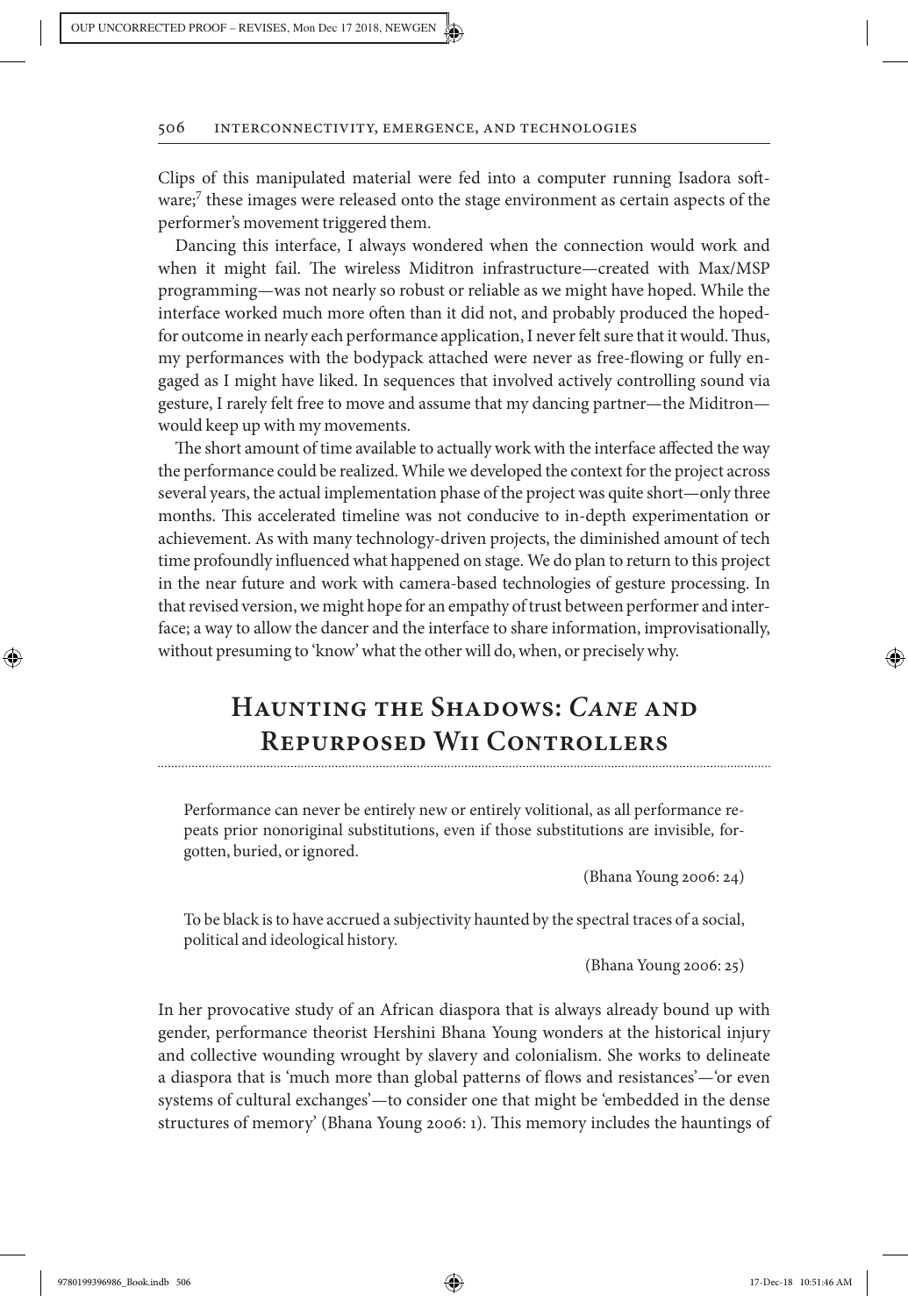#### DANCING THE INTERFACE 507

violence done not only to individuals but also to groups of subjugated black people who have been cast as the ghosts of modernity, the 'indispensible coerced mechanisms of labor, the Other against whom the whiteness of the imperial Subject was formed'(47).

Sometime in 2005 it became clear that we wanted to think about how environments hold history, and how particular locations tell their own tales of human trauma and survival. Bhana Young's 2006 text *Haunting Capital: Memory, Text, and the Black Diasporic Body* offered a framework for thinking about the complex ways trauma and violence circulate across geographies. Poet Jean Toomer's experimental text *Cane* (1923) inspired an exploration of the lives of women and men circumscribed by violence, as African Americans living in the South during the height of sharecropping. In *Cane,* the various exchanges among people are always witnessed by an uncompromising natural surround.

In 2007 we started work on CANE, inspired by Toomer's text and influenced by Bhana Young's writings (see fig. 28.3). The sugar cane fields figure prominently in Toomer's work; we decided to develop a responsive cane field environment, to act as mirror and witness to the movement of a man and woman. Constructed of the tubing that usually surrounds fluorescent lights, the cane field included microphones and speakers, miniature cameras, and images that were released onto the tubing structures via short-throw projectors. We worked to create a cane field that breathed, animated by sound and light according to random algorithms at all times and by specific setups at some times during performance. According to what the microphones in the cane fields 'heard', they would release sound into a soundscape at irregular intervals. The sounds included musical cues pulled from the score by composer Tara Rodgers and clips culled from the Library of Congress recordings of slave narratives from the Federal Writers' Project of 1936–1938.

The two responsive stands of synthetic cane allowed for movement alongside, in front of, and behind their vertical rods. Imagery distributed onto the stands ranged from archival materials of African American sharecropping lives to newly created film imagery of the performers. One area of the performance space represented a small cabin with a makeshift cot; this area of the stage had no mediated connection to the electronic cane field. Rather, the cane field, with its various devices of surveillance and reportage, held visual and sonic memories of events that had taken place in outdoor spaces.

One interface developed for this workshop production involved an Isadora patch created for a repurposed Nintendo Wii controller. The patch written for Osculator, and readily available online, allows for data from the various sensors that operate within the controller to be processed by Isadora. We created a setup that allowed the motion of the controller to influence the scale of a portrait image displayed on one of the cane fields. The portrait displayed in any performance of the work was chosen by the program at random from an archive of several available images. Waving the controller, like a magic wand, changed the size of the image along horizontal or vertical axes, or both axes in tandem. Dancing with the controller in hand, the performer could manipulate the size and shape of a child's face that seemed to gaze impassively at the dance performance under way.

Created to suggest possibilities of shimmering, mediated histories mixed in real time via a specially constructed responsive environment, CANE reveals itself through an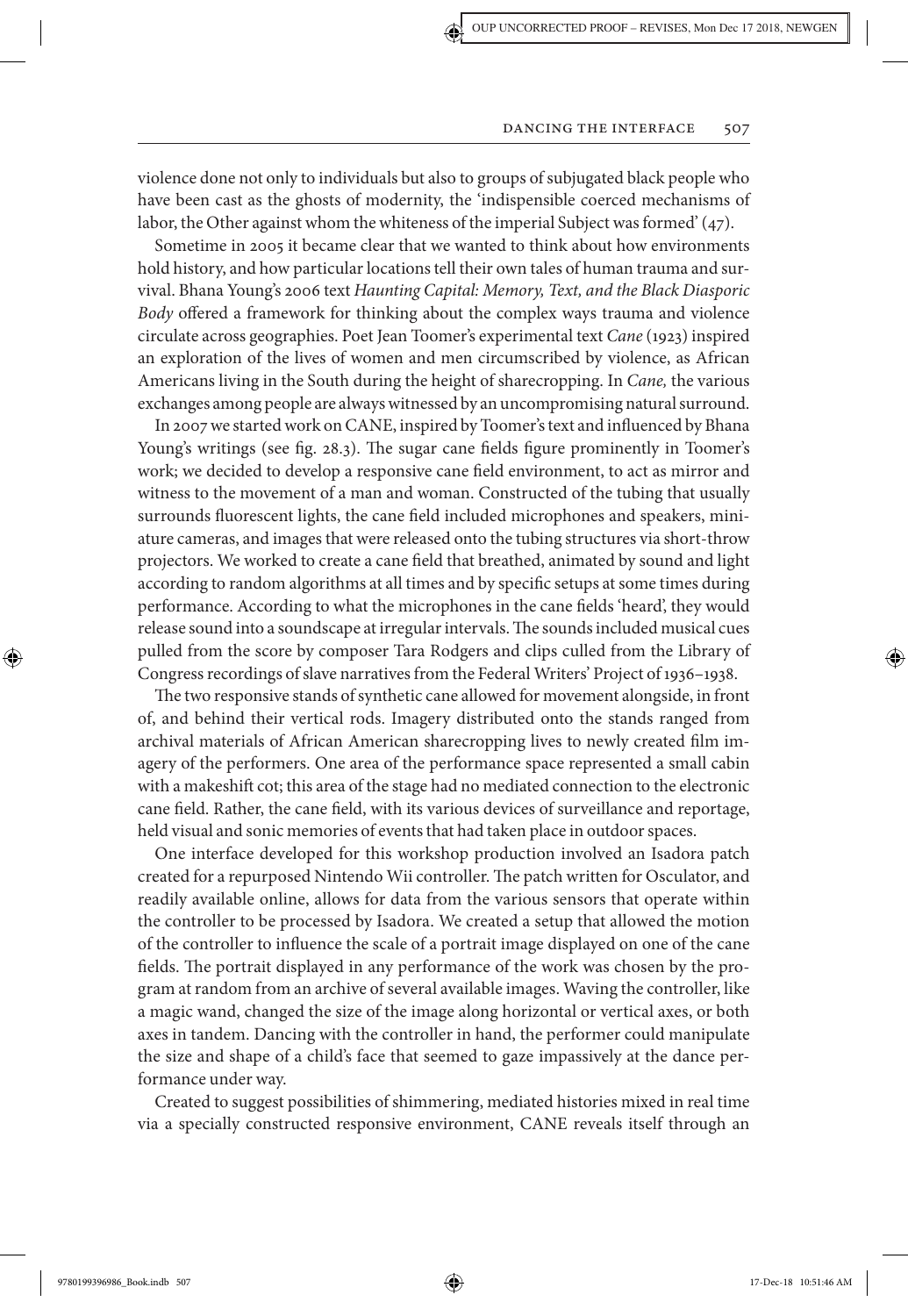

**Fig. 28.3.** Thomas F. DeFrantz in CANE workshop (2007)

interface that responds to the dancers, offering sound in response to sound, image in response to motion, and adjustments of sound or image in response to what the interface perceived. Dancing the interface—and especially in the setup that involved the Wii controller and the oversized portrait—forced my attention to the point of contact: my hand holding the device. Disguised as a discarded cane stalk, in a wooden, reed-like enclosure, the controller demanded my creative attention in motion. The interface between its movements and the image on the cane field correlated to my own visual attention to the image. My movements became inordinately driven by my hands: the amount of force needed to effect width; the shifts in velocity or angle that adjusted simultaneous x and y calibration. As any video game fan knows, the Wii controller offers a robust platform, with reliable data streams that are not difficult to learn to manipulate. But dancing with the disguised controller raised other performance concerns. Turning towards the

⊕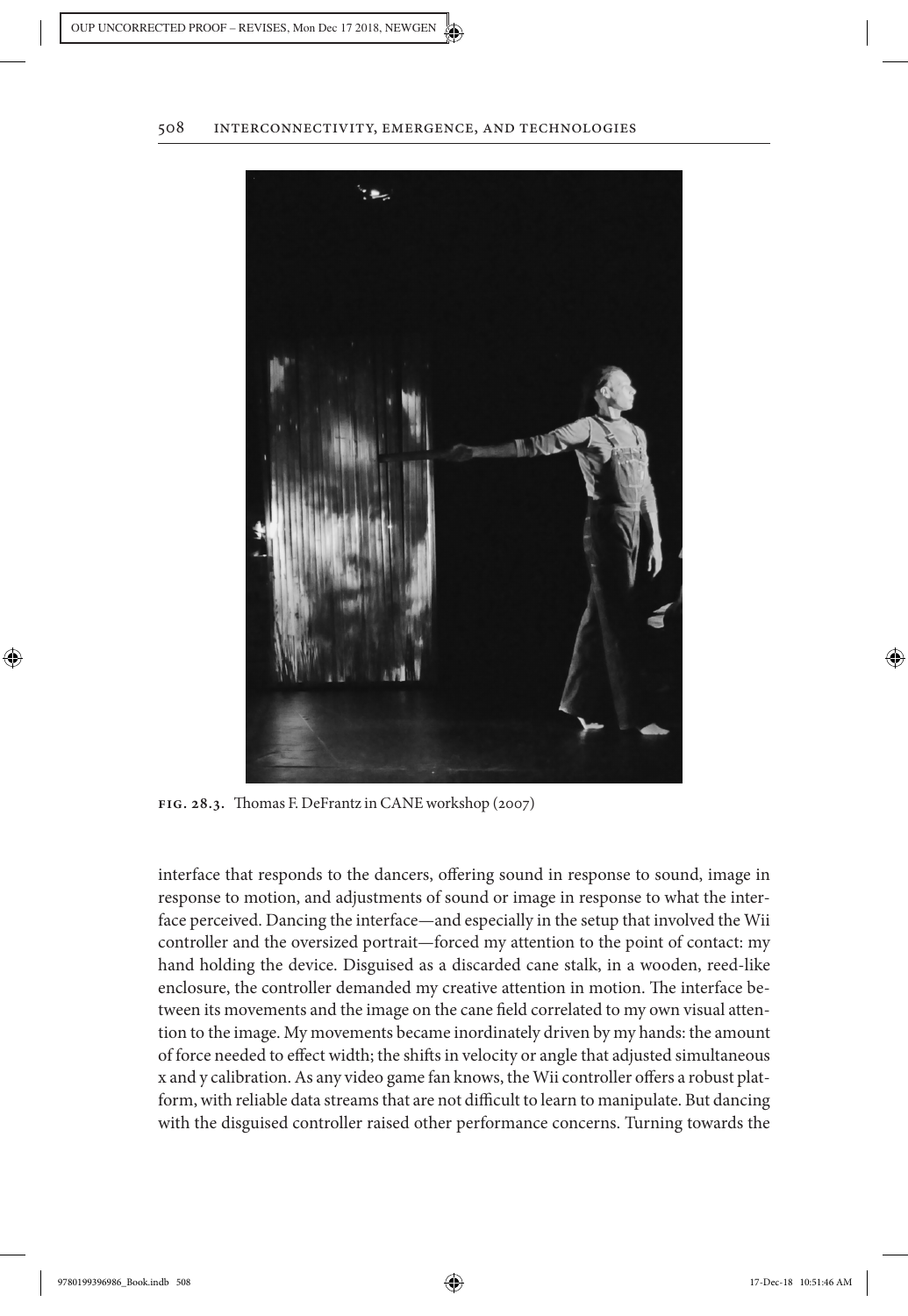#### DANCING THE INTERFACE 509

ground, I worked to maintain the vertical horizon of the controller so as to only adjust the projected face slightly during this manoeuvre. Tilting my torso, while raising my arms, I stayed attentive to the angle of my hand holding the controller, so that the overall size of the projected image would shrink and expand in time with my movement. In total, these attentions to the limb and hand most responsible for the control of the interface strongly adjusted my movement choices towards a delicacy and sense of minutiae that were not present in other portions of the performance.

Dancing improvisationally in the electronic cane field, inspired by the potent poetry and storytelling of Jean Toomer, embodying imagined women's lives probably too real by half to be drawn as fiction, I felt a traumatic return to rage and confusion. My usual cool modes of movement—which typically aligned well with technologies still in development with various SLIPPAGE projects—failed in this circumstance; they felt awkward and incomplete, flimsy, mechanical. My movement couldn't respond to the emotion released by visiting this scene of subjection, even though we created scenes of our own volition. Bhana Young asserts that 'performance . . . always carries the ghostly traces of a history that is always violent' (2006: 24); CANE confirmed this trace even in its first workshop iterations of 2007.<sup>8</sup>

A truism suggests that technological intervention will not surpass or equal the variety of stimulation that personal interplay provides; in many ways, these examples confirm this assumption. Improvising in these environments, I wonder how I feel. This wondering is an active component of my performance research; it is the process of assessment that allows me to make improvisational movement choices as I dance, and it feeds choices that we make as we develop technologies for dance interface. These four examples offer a range of responses to dancing an interface: frustrated by the latency of an Internet2 connection; enlivened by a reliable step trigger in a tap work; unsure of the capacity of my electronic partner in a sensor-on-the-body setup; enthralled by the attentive response of a wand that creates an easily perceptible connection from hand to electronic image.

While these four SLIPPAGE projects employed technologies as means towards an end, we developed their interfaces to answer particular questions of historiography in terms of dance theater. As an interdisciplinary research group steeped in the American educational academy, SLIPPAGE sources contemporary theory, historical research, popular culture, African American folklore, gender and sexuality studies, dance, theater, and performance studies to imagine alternative histories for underexplored topics. As this essay demonstrates, these academic modes of analysis inspire theatrical projects that tilt towards the creation of danceable interfaces, preferably projects that realize themselves with improvisatory modes of moving at their core.

Narrated in this way, the ambition to explore alternative histories through dance takes precedence over the development of the interface. This seems only fair to me. For me, this alignment of technological research that aids in the development of theatrical storytelling predicts a potential for development that centres an ambition to communicate. While these interfaces sometimes felt chilly and left me craving palpable human connection, they arrived in response to a need for physical augmentation, precipitated by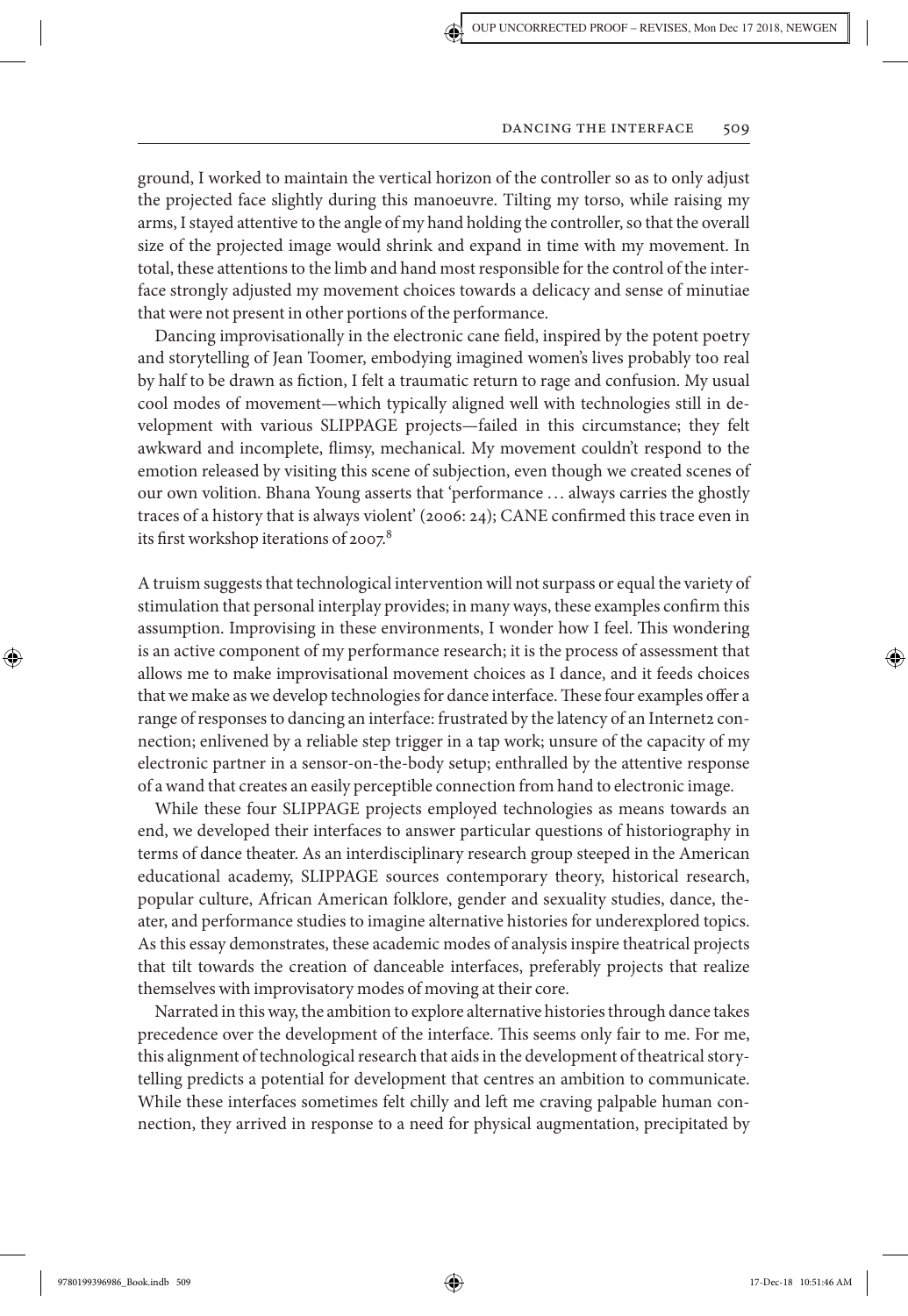the project at hand. They allow a connection across distances that is otherwise impossible. Perhaps they predict an alternative sort of empathy, a different way of feeling across space-time that we will come to develop and understand in time. Improvising dance in these interfaces and according to our agreed-on narrative constraints, I often thought of the engineers, technologists, researchers, and collaborating designers as I attempted to manipulate a tone wearing the Miditron or stretch the face of a young woman with the Wii controller. By themselves, the interfaces seldom allowed for the spark of empathetic recognition, as another improvising performer might have done. In the end, these human relationships, and all the missteps and accomplishments that led us towards performance, were the material that fed my ability to compose while dancing.

#### **NOTES**

⊕

1. Special thanks to Charmian Wells and to all SLIPPAGE collaborators involved in this research.

The MIT student dancers included James Tolbert, a senior majoring in computer science, and Bradford Backus, a graduate student in the Harvard-MIT Program in Health Sciences and Technology. Patrick Loo led six NUS student dancers.

- 2. Internet2 is a research consortium that tests emergent hardware and protocols for speedy data transmission. was The Singapore-MIT Alliance is a program that engages MIT, the National University of Singapore, and Nanyang Technological University in a collaborative graduate education and research program. This specific collaboration was facilitated by Alan Brody, MIT provost for the arts, playwright, and novelist, and Edwin Thumboo, poet and director of the Center for Fine Arts at NUS.
- 3. These Stanford University colleagues were Luigi Castelli and Bert Scheittecatte.
- 4. Max/MSP is a visual programming language for music and multimedia developed and maintained by San Francisco–based software company Cycling '74.
- 5. The Miditron is a board that allows artists and inventors to experiment with electronics and programming and create new forms of time-based robotic and interactive works. Invented by engineer-artist Eric Singer, the Miditron allows you to use a Mac or a PC as a primary control platform and programming platform and to use the Miditron board as a coprocessor, handling sensor inputs and outputs and interfacing these to a variety of software and user environments.
- 6. Collaborating artists included project designers Eto Otitigbe and James Tolbert and visiting artists Venus Opal Reese and Edoni Fleitas. Performers included Jeff Senita, Webster Heffern, Yang Ruan, Tilly Whitney, Edward Lim, Stephen Steger, Kim Tapp Jackson, Matthew Breton, and Jonathan GNO White.
- 7. Isadora is a proprietary graphic programming environment for Mac OS X and Microsoft Windows, with emphasis on real-time manipulation of digital video. Designed by Mark Coniglio, it offers support for Open Sound Control.
- 8. CANE continued its development to a final form in 2013, created in collaboration with Wideman-Davis Dance Company, Tanya and Thaddeus Wideman Davis, directors. Video of the work can be seen at www.slippage.org.